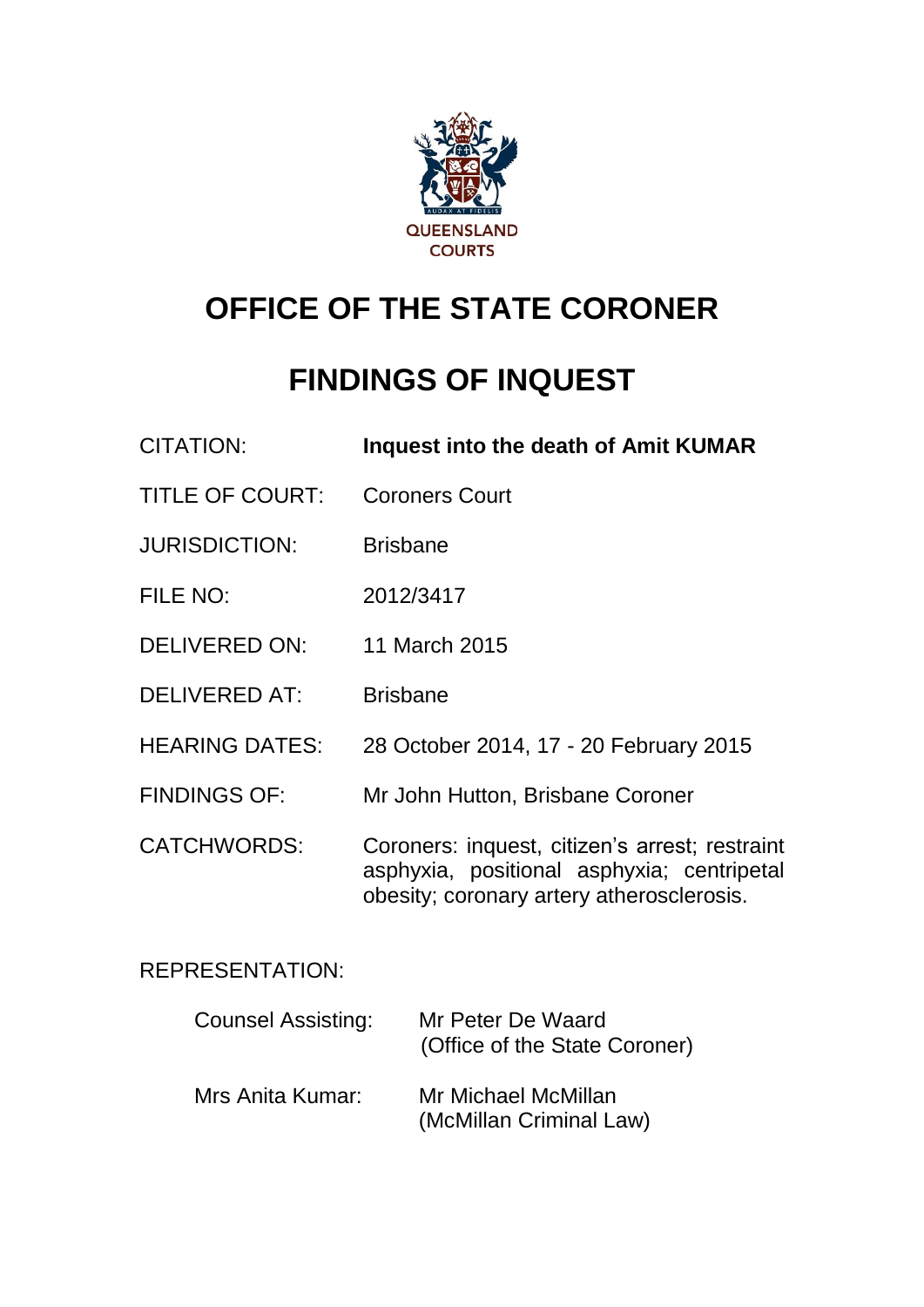| Whether the actions of the people who restrained the deceased             |  |
|---------------------------------------------------------------------------|--|
| Whether the actions of the people who restrained the deceased were        |  |
| Evidence, discussion and general circumstances of death4                  |  |
|                                                                           |  |
|                                                                           |  |
|                                                                           |  |
|                                                                           |  |
|                                                                           |  |
| Argument between Mr Kumar and Ms Cassar (between 5:20 - 5:34am). 7        |  |
|                                                                           |  |
|                                                                           |  |
| Confrontation with Mr Kumar at the car park (at about 5:36am) 9           |  |
| Physical restraint of Mr Kumar by staff and customers (at about 5:37am) 9 |  |
| First (failed) phone call to police by Mr Gartner (at 5:37am)11           |  |
|                                                                           |  |
| Second phone call to police by Mr Daraz (at about 5:40am)  13             |  |
| The use of zip ties to restrain Mr Kumar (between about 5:40am -          |  |
|                                                                           |  |
| Realisation that Mr Kumar was unconscious (at about 5:44am) 14            |  |
|                                                                           |  |
|                                                                           |  |
| Third phone call to police by Mr Gartner's wife (at 5:46am)16             |  |
| Ms Cassar's phone call to ambulance (at 5:47am) 16                        |  |
| Urgent request by police for ambulance (at around 5:47am) 16              |  |
|                                                                           |  |
|                                                                           |  |
|                                                                           |  |
|                                                                           |  |
|                                                                           |  |
|                                                                           |  |

# **Contents**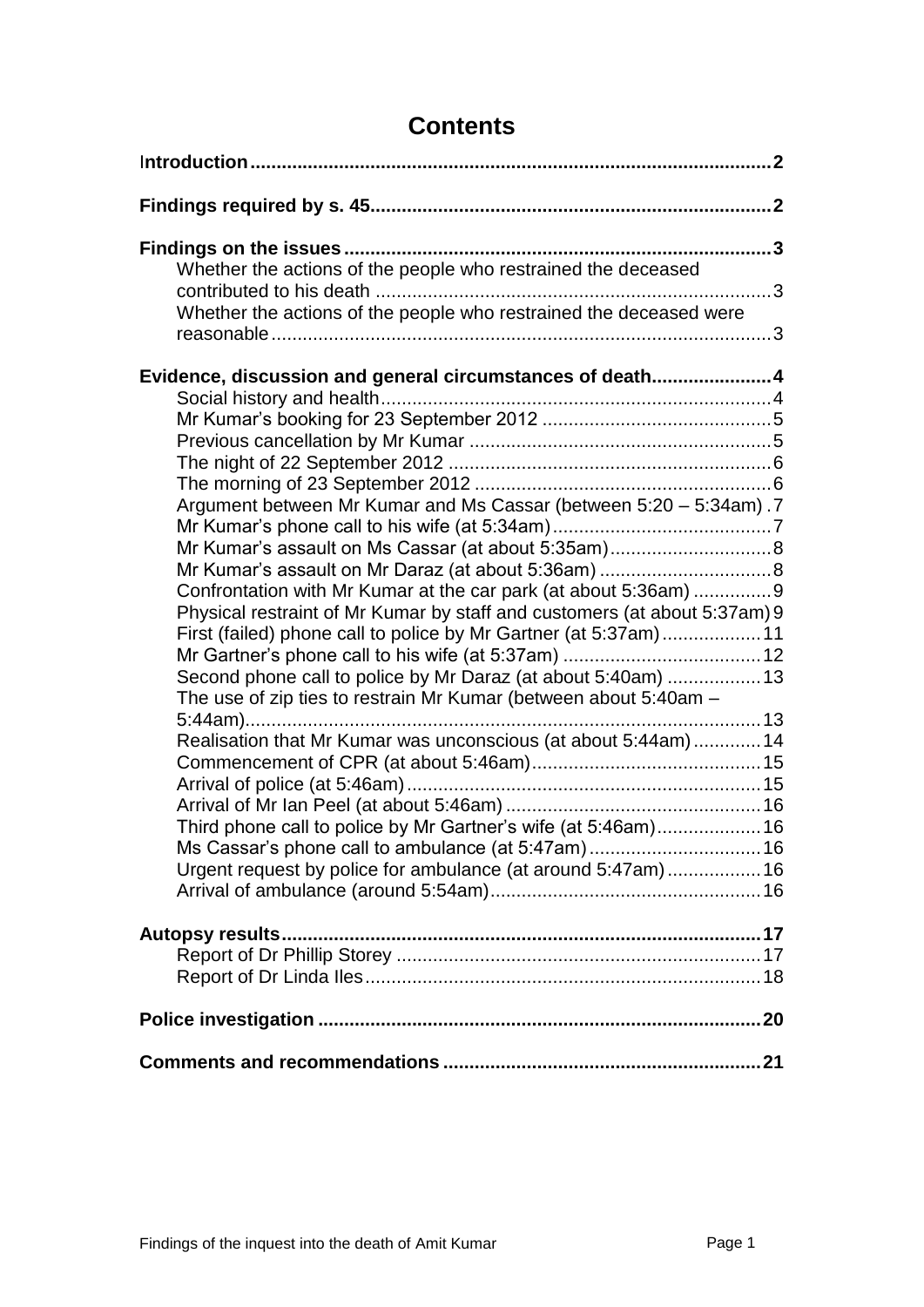# <span id="page-2-0"></span>**Introduction**

Mr Amit Kumar was 34 years of age when he died in the early hours of Sunday morning 23 September 2012 at a car park on Parkyn Parade, Mooloolaba, after being physically restrained by five men and one woman for a period of about 10 minutes.

These findings address the following issues:

- the identity of the deceased person, when, where and how he died and what caused his death;
- whether the actions of the people who restrained the deceased contributed to his death;
- whether the actions of the people who restrained the deceased were reasonable; and
- whether any recommendations can be made to reduce the likelihood of deaths occurring in similar circumstances or otherwise contribute to public health and safety or the administration of justice.

#### <span id="page-2-1"></span>**Findings required by s. 45**

I make the following findings pursuant to s. 45(2) of the *Coroners Act 2003* (Qld):

|                    | Identity of the deceased – The deceased person was Amit Kumar.                                                       |
|--------------------|----------------------------------------------------------------------------------------------------------------------|
| How he died $-$    | As per the circumstances outlined below.                                                                             |
| Place of death $-$ | Mr Kumar died at Parkyn Parade, Mooloolaba,<br>Queensland.                                                           |
| Date of death $-$  | Mr Kumar died on 23 September 2012.                                                                                  |
| Cause of death –   | Mr Kumar died from the combined effects of<br>restraint, coronary artery atherosclerosis and<br>centripetal obesity. |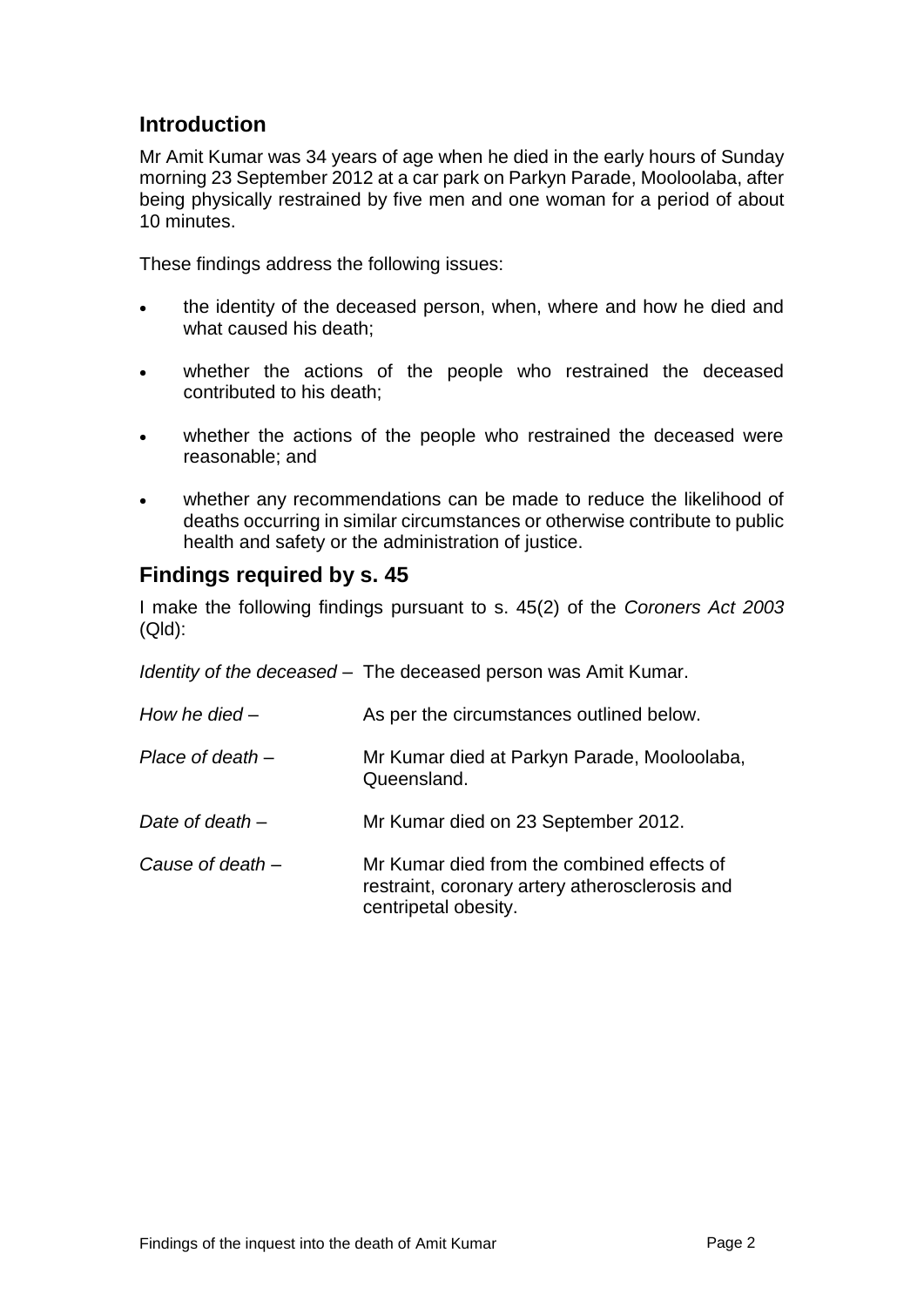# <span id="page-3-0"></span>**Findings on the issues**

#### <span id="page-3-1"></span>**Whether the actions of the people who restrained the deceased contributed to his death**

I find that the actions of the people who restrained Mr Kumar contributed to his death. However, I am unable to quantify the level of contribution their actions had to Mr Kumar's death.

The expert forensic pathologist who reviewed this matter, Dr Linda Iles, concluded that the way in which Mr Kumar was restrained in the prone position; the possibility of pressure to Mr Kumar's head and neck compromising his airway; and the physiological stress associated with a prolonged period of struggle were significant elements, which contributed to Mr Kumar's death. I accept Dr Iles' assessment.

I also accept Dr Iles' assessment that Mr Kumar had significant coronary artery narrowing and centripetal obesity. These were also significant elements, which contributed to his death.

#### <span id="page-3-2"></span>**Whether the actions of the people who restrained the deceased were reasonable**

I find that the initial decision by the group to restrain Mr Kumar after he had assaulted two people was reasonable (based on Queensland legislative powers of citizen's arrest).

I find that the people who restrained Mr Kumar had released pressure on him once or twice in the first five minutes of their restraint of Mr Kumar, in response to his pleas that he could not breathe.

*However*, I find that they did not release pressure on Mr Kumar again during the last five minutes of his restraint. It is clear that Mr Kumar continued to plead with them that he could not breathe for the duration of his restraint. The two '000' recordings taken at the beginning of the restraint, shows that Mr Kumar's pleas were becoming more urgent and in quicker bursts. It is likely that this pattern continued. Unfortunately, the people who restrained Mr Kumar no longer believed his pleas for help; based on flawed reasoning that if he could still talk, he was still able to draw breath. They failed to recognise the danger to Mr Kumar's life, to continue to restrain him in circumstances where he was clearly displaying severe difficulties breathing.

I find that their failure to release pressure on Mr Kumar, in the last five minutes of their restraint of him, despite Mr Kumar's continual pleading with them that he could not breathe, fell well short of any standard of reasonableness. The force they used to continue to restrain Mr Kumar in the circumstances was excessive.

I find that one of the persons who restrained Mr Kumar, Dr Mark Yates, should have had a higher level of awareness of the dangers of continuing to restrain Mr Kumar in such circumstances, because he was a medical practitioner. It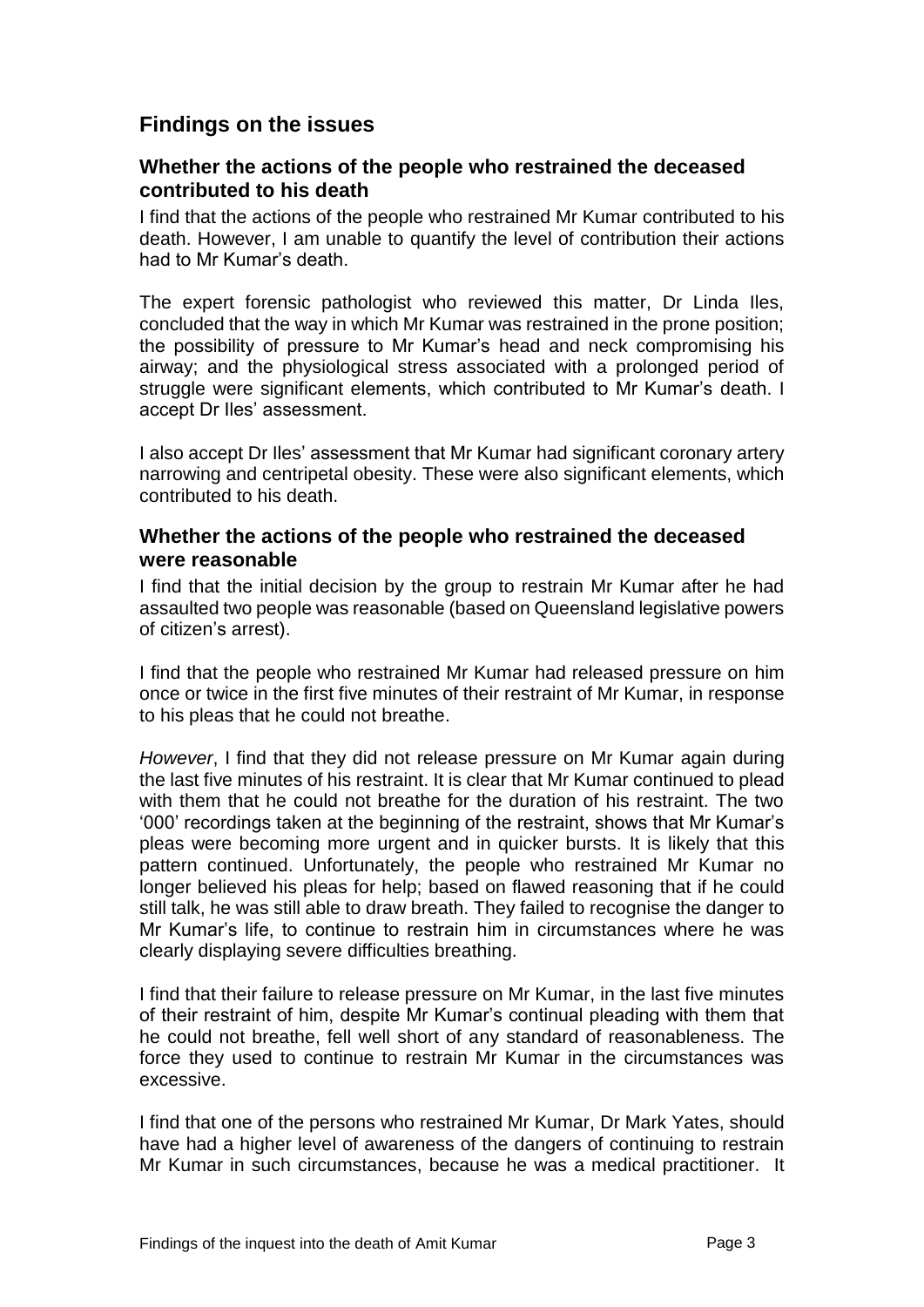was unacceptable for Dr Yates to put aside his medical training and experience on the basis that he was given just one job to do – to restrain Mr Kumar's right arm. Dr Yates did take control of the situation once CPR was required, but he should have taken more control over Mr Kumar's wellbeing earlier, before it was too late. I find that his failure to do so was unreasonable.

# <span id="page-4-0"></span>**Evidence, discussion and general circumstances of death**

## <span id="page-4-1"></span>**Social history and health**

Mr Kumar was 34 years of age at the time of his death. He was born in Fiji to Indian parents, Mr Raj Kumar and Mrs Anita Kumar, before moving to Australia. In 2003, he married Mrs Reshmi Kumar, who is also of Fijian Indian decent. They resided in Brisbane together with their three daughters aged three, seven and eight. Mr Kumar had a close connection with his parents and three younger brothers and their families, who reside in Sydney. I have received separate correspondence from Mr Kumar's sister-in-law, Ms Lindsay Keating, about the loss their family has suffered. It is clear to me that Mr Kumar's passing was a very sad event in the lives of his family. I offer my condolences to Mr Kumar's immediate and extended family for their loss.

Mr Kumar was a self-employed truck driver by occupation but in his spare time, he was a fishing enthusiast and loved taking his family out on their newly acquired fishing boat. His youngest daughter would always ask him to bring her home a 'rainbow fish' before going out on a fishing charter trip. He was known by a number of fishing charter owners on the Sunshine Coast, due to the frequency of his fishing charter trips with them and his cheerful and excited demeanour.

Mr Kumar had been a heroin user since he was 21 years of age. However, he had taken steps to regain control of his life. He was considered by his medical practitioner to have been stable on a methadone program for at least two years prior to his death. He had also ceased consuming alcohol and was in the process of quitting smoking.

Mr Kumar's wife stated that he used to regularly exercise, lift weights and punch a boxing bag. However, leading up to his death, he had become unfit due to his occupation and he had put on weight around his stomach. At autopsy, it was noted that Mr Kumar was 184cm tall and he weighed 113.2kg. He had centripetal obesity and advanced coronary artery atherosclerosis.

Mr Kumar had prior criminal convictions for various drug related offences. He had also served two and a half years in prison in the late 90's for armed robbery causing wounding and assault occasioning bodily harm. In two isolated incidents in 2006, Mr Kumar had allegedly assaulted his wife and one of his daughters. However, his wife put this down to his drug problem at that time and insisted that there had been no further issues since he had rehabilitated himself. Mr Kumar's wife stated that he was not a violent man. He was known as 'smiley' to people who knew him. He was a Christian and a good family man.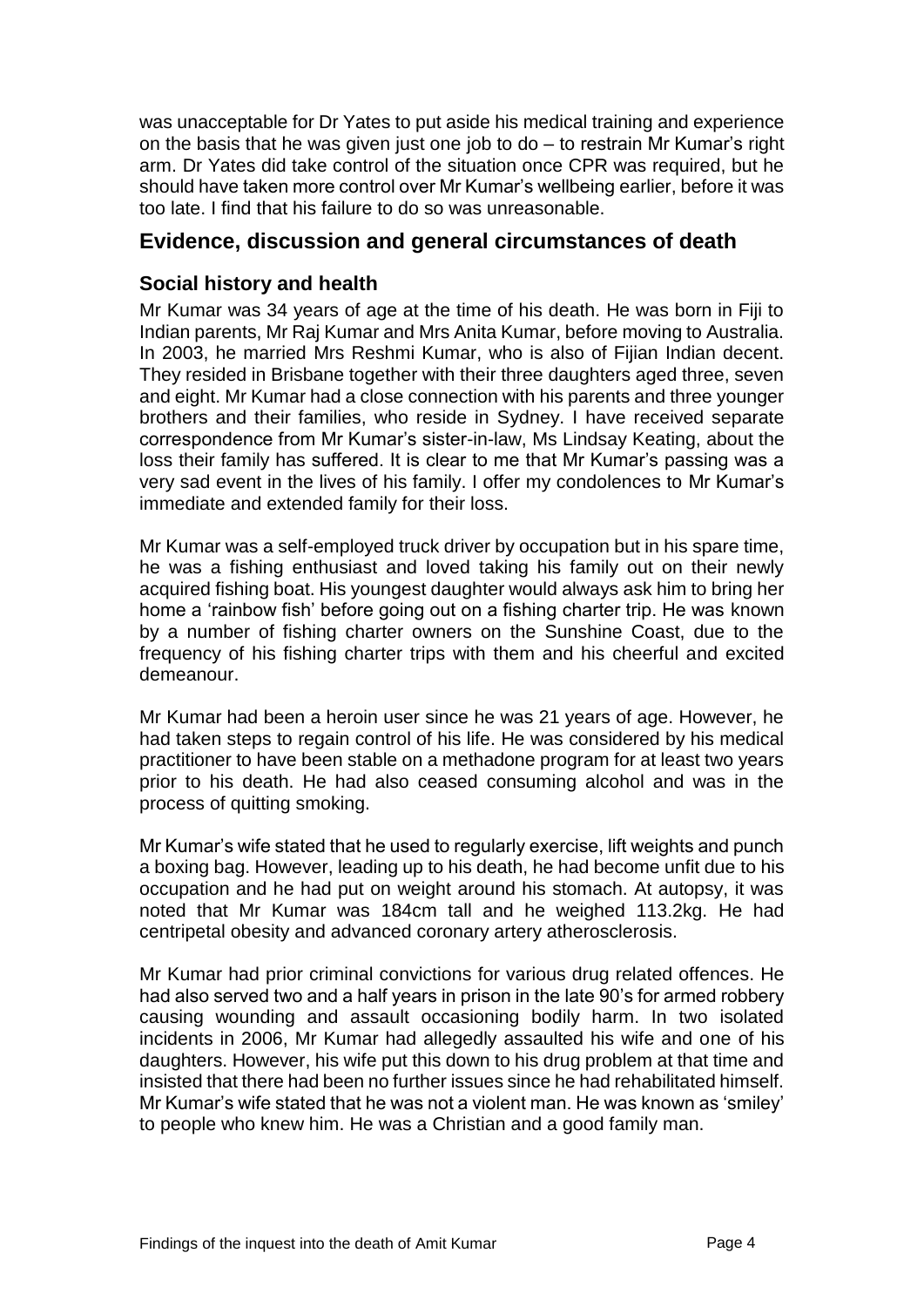<span id="page-5-0"></span>I accept that Mr Kumar's actions on 23 September 2012, leading up to his restraint were out of character.

#### **Mr Kumar's booking for 23 September 2012**

On 13 September 2012, Mr Kumar booked a full day fishing charter trip for Sunday 23 September 2012 with a company by the name of 'Offshore Reef and Game Fishing', located at Parkyn Parade, Mooloolaba. He had never been out with them before but there were no vacancies with the usual charter boats that he frequented.

Ms Jodie Cassar, the co-owner and manager of the company took Mr Kumar's booking over the phone. The company's booking records confirm that Mr Kumar booked under a false name of 'Adam Jones' and had informed Ms Cassar that he did not have an e-mail address, nor did he have a credit card, and he was on holidays. It would appear that the only correct information that Mr Kumar provided was his mobile telephone number. Mr Kumar undertook to pay for the trip by cash on the day.

#### <span id="page-5-1"></span>**Previous cancellation by Mr Kumar**

Ms Cassar explained in oral evidence that she had recognized 'Mr Jones' accent, voice, and style of questioning from a previous booking, which had been cancelled in unusual circumstances earlier in the year.

Mr 'Jay Kumar' had booked to attend a charter trip with them on 3 March 2012 and had cancelled the night before when he was unhappy with the number of people that would be taken on the boat. He had informed Ms Cassar that he had provided her with a false credit card number. He called her a 'stupid bitch' and hung up.

A cross match of the booking records revealed that the mobile telephone numbers for the bookings in March and September 2012 were identical for 'Mr Jay Kumar' and 'Mr Adam Jones'.

In oral evidence, Mr Kumar's wife advised that her husband often used the nickname 'Jay' as it was easier for people to say than 'Amit', however, he had never used the name 'Adam' or 'Jones', to her knowledge.

I accept that Mr Kumar had made a booking for the 23 September fishing trip, using false particulars. It would appear to me that this was probably because Mr Kumar was not familiar with this fishing charter company and he wanted to leave his options open to cancel the fishing trip at the last minute, without financial consequences.

#### <span id="page-5-2"></span>**The night of 22 September 2012**

As she did for all of her customers, Ms Cassar stated that she attempted to phone 'Mr Jones' the night before the fishing charter trip. He did not answer and she was put through to the answering machine of 'Jay Kumar'.

Ms Cassar later phoned the skipper of the boat, Mr Mark Gartner, and one of the deckhands, Mr Mark Dempster to discuss the next day's trip. In oral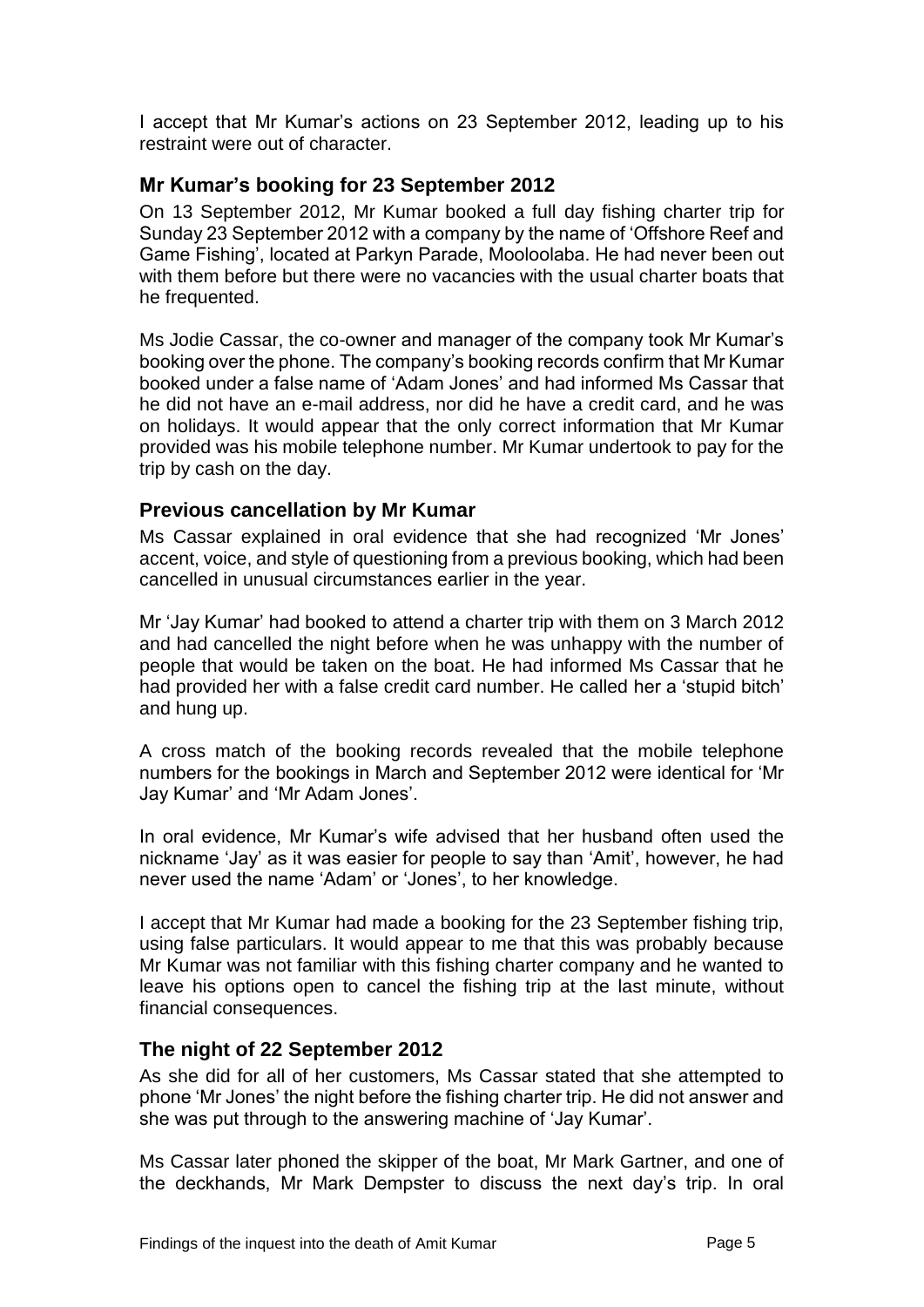evidence, Ms Cassar denied mentioning the situation with Mr Kumar. However, both men said that she did. She warned them that there might be a problem the next day. Mr Gartner said in oral evidence that he thought it was all an overreaction by Ms Cassar and he was not concerned. He had suggested to Ms Cassar that she involve the police.

In oral evidence, Ms Cassar said that she did not have a plan as to how she would handle Mr Kumar if he attended the next day and was just going to see what happened. I find this difficult to believe. It would appear to me that Ms Cassar was an intelligent person and knew very well what she was doing. She attempted to lure Mr Kumar in so that she could recover the money that her business had previously lost from him, without ever intending to allow him on the boat that day. It is concerning to me that Ms Cassar sought to handle the situation this way, rather than simply notifying the police upfront or taking the matter up with the Queensland Civil Administrative Tribunal or the like.

#### <span id="page-6-0"></span>**The morning of 23 September 2012**

On the morning of 23 September 2012, Mr Kumar was farewelled by his wife when he departed their residence in Brisbane by vehicle at about 3:30am. He was considering not going but decided to go and was very excited about the day ahead. She administered him his methadone before he left. There was nothing unusual in his mood.

Mr Kumar's bank receipts show that he stopped off at a 7' Eleven store at Strathpine to fill his vehicle with some petrol and withdrew \$180 in cash. He later stopped at McDonalds at Burpengary at about 4:00am and purchased a meal. It appears that he arrived at the Parkyn Parade Marina in Mooloolaba at about 5:00am.

Ms Cassar said that she met Mr Kumar at the grassed meeting area at about 5:00am, as arranged, and collected \$190 in cash from him. She asked him his name and he acted confused and stumbled over his words, mentioning 'Kumar', 'Jones' and 'Adam', in no particular order. She undertook to return and set off on foot for the bait shop, where she deposited the money into the cash register and dealt with payments by other customers.

Whilst at the bait shop, Ms Cassar says that she discussed the situation with the skipper, Mr Mark Gartner. She advised him that she did not want Mr Kumar to go on the charter and requested that he accompany her when she returned to speak with Mr Kumar.

Ms Cassar then requested the other customers to attend the meeting point, before returning to speak with Mr Kumar at about 5:20am. A 17 year old deckhand, Mr Ethen Daraz, accompanied Ms Kumar to the meeting area. Mr Gartner and the other deckhand, Mr Shaymus Dempster, met Ms Cassar and Mr Kumar there after they had attended to preparations on the boat.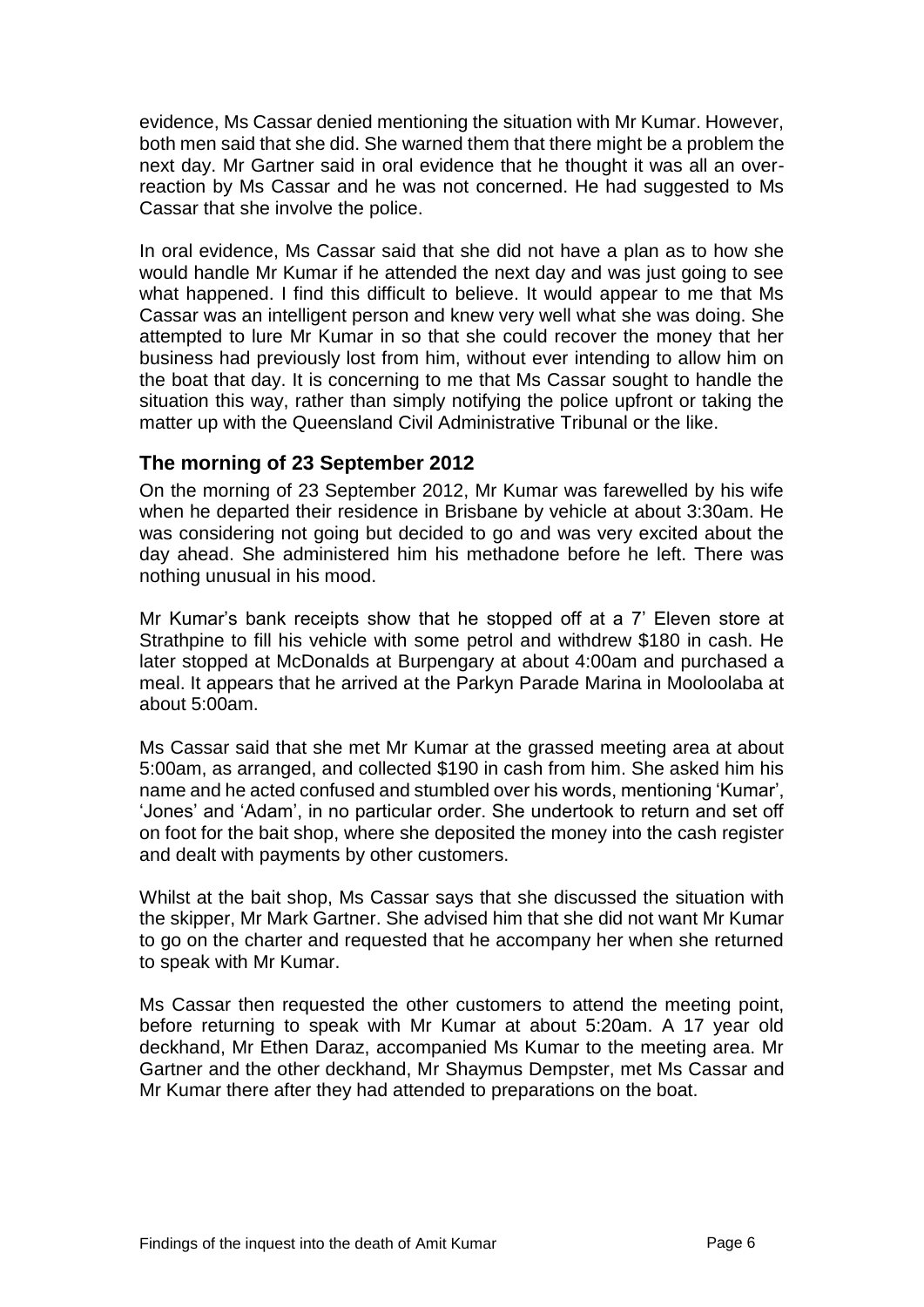# <span id="page-7-0"></span>**Argument between Mr Kumar and Ms Cassar (between 5:20 - 5:34am)**

Between 5:20am and 5:34am, Ms Cassar had a heated argument at the meeting area with Mr Kumar in the presence of Mr Gartner, Mr Dempster, Mr Daraz and other customers. She informed Mr Kumar that he would not be permitted to board the charter boat due to the false information he had provided them. Mr Gartner also informed Mr Kumar that he would not be taking a person of unknown identity on his boat. In oral evidence, Mr Gartner mentioned for the first time that he had requested Mr Kumar to provide ID but he refused. Evidence obtained from the scene by police reveals that Mr Kumar did in fact have his driver's license in his wallet, which was in the pocket of a jacket he was carrying.

Mr Kumar insisted on his money back but Ms Cassar refused to refund his money on the basis that she had reason to believe that he had cancelled a previous trip with them in March 2012, without giving them a minimum of 48 hours notice, as per their booking terms and conditions. Mr Kumar denied that he had made the previous booking. Although the argument was heated and Mr Kumar was seen standing very close to Ms Cassar, she did not feel threatened at the time and there was no yelling or aggression displayed by Mr Kumar.

Witnesses heard Mr Kumar say that he would call the police and they heard Ms Cassar agree that would be a good idea. She says that she offered to stay with him until the police arrived. She then witnessed Mr Kumar step away and make a phone call on his mobile. She says she heard a voice on the other end of the phone and assumed it was the police. Yet, she said in oral evidence that she did not hear Mr Kumar speaking in Hindi on the phone. Her reasoning was that she kept a distance to give Mr Kumar privacy. I find it difficult to understand how Ms Cassar could have heard a voice on the other end of the telephone but not hear Mr Kumar's voice, unless he had walked further away from her or she had walked further away from him at the time he started talking. It is therefore unclear, in my view, whether Ms Cassar genuinely thought that the police were on their way at that point in time.

# <span id="page-7-1"></span>**Mr Kumar's phone call to his wife (at 5:34am)**

It has since been ascertained that the phone call Mr Kumar made at the time was not to the police, but to his wife and it was in Hindi. Mr Kumar's wife did not pick up, as she was asleep after having been up all night working on a university assignment. Phone records obtained by police revealed that Mr Kumar left the phone message at 5:34am. The message was in Hindi and was translated, as follows:

'Call me ba (slang for 'babe'), there's been a problem, call me quickly'.

Mrs Kumar said in oral evidence that the tone of her husband's voice suggested to her that he was calm at the time.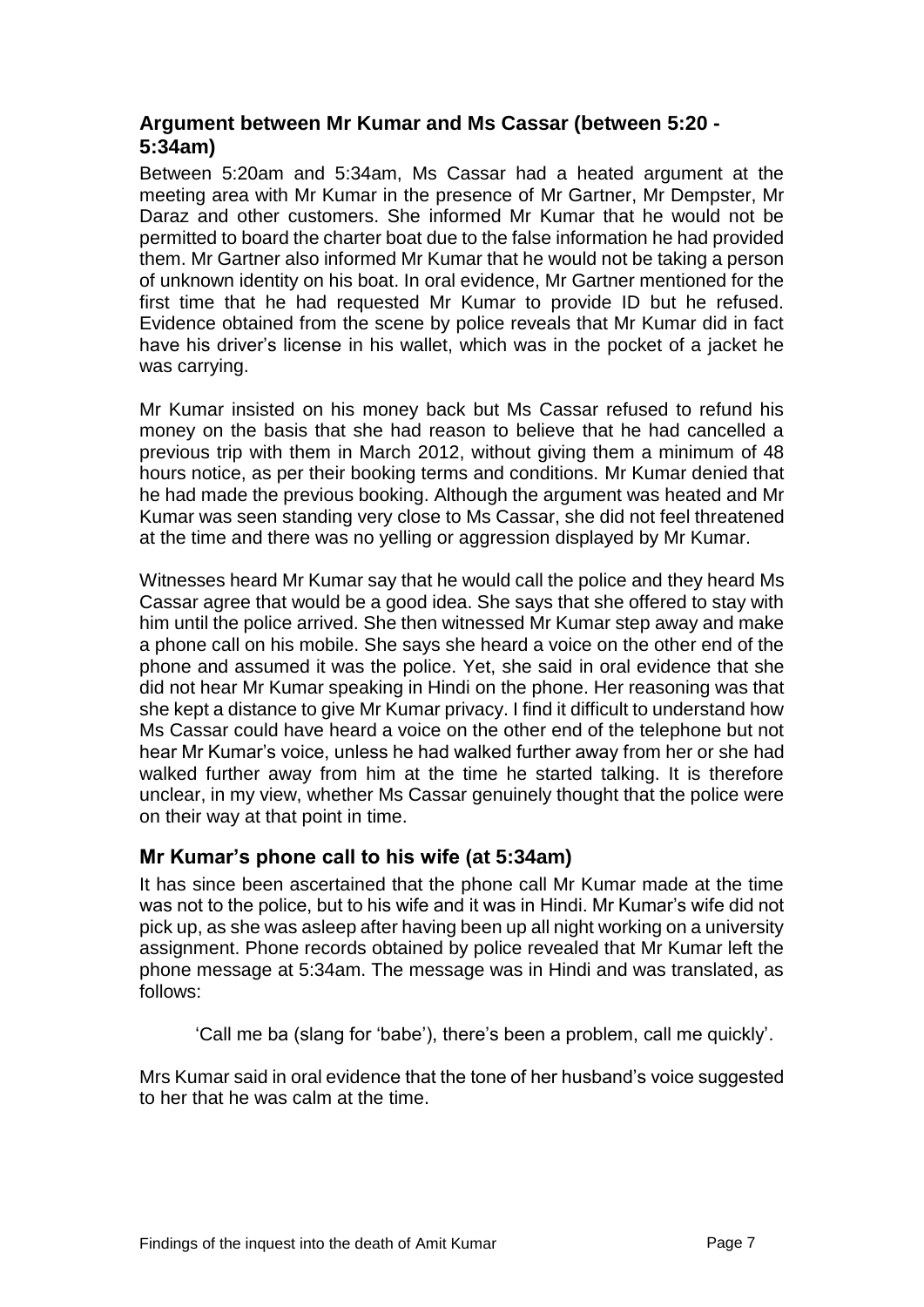#### <span id="page-8-0"></span>**Mr Kumar's assault on Ms Cassar (at about 5:35am)**

Ms Cassar stated that at the time Mr Kumar was making his phone call, she had begun to walk towards the boat with her back to Mr Kumar. She was within line of sight to the boat and observing what she thought was a safety briefing being conducted. When she turned around to look in Mr Kumar's direction, he was standing only a few feet away from her. He stepped back into a fighting position and clenched his right fist. She did not have any time to defend herself but attempted to turn her face away as he punched her, connecting with the left side of her cheek.

Mr Daraz was close by and heard the sound of Mr Kumar's fist connecting with Ms Cassar's face. He described the noise as a 'big hit'. A number of people on the boat (which was about 90 metres away) heard Ms Cassar screaming for help. Ms Cassar was witnessed to be stumbling to get away. Someone on the boat also yelled out words to the effect: 'he's just laid into her'. Mr Daraz stated that after Mr Kumar punched Ms Cassar, he was verbally abusive and threatened to hit her again.

Mr Kumar's sister-in-law raised with me via correspondence handed up to me at the conclusion of the inquest that no one directly witnessed Mr Kumar hit Ms Cassar. Whilst that may the case, it is very clear to me from the witnesses who heard and observed the immediate aftermath of the incident and from the police photos taken of Ms Cassar's injuries, that she was indeed assaulted by Mr Kumar in the way she described. Although Ms Cassar may have always intended to take Mr Kumar's money without letting him board the boat, nothing can justify what Mr Kumar did. It is completely unacceptable to assault a woman, or anyone for that matter, in such circumstances. Just as Ms Cassar should have sought recourse elsewhere, so should have Mr Kumar.

Ms Cassar said in oral evidence that she was shocked and had a number of periods from then on where she was 'blacking out'. Her recollection of events from then on was vague.

Whilst I accept that Ms Cassar was in a degree of shock after being assaulted by Mr Kumar, I did find her memory when giving oral evidence about her part in the restraint of Mr Kumar to be conveniently selective. She sought to distance herself from the actions of people who restrained Mr Kumar but she clearly also played a part in the restraint. Ms Cassar is heard in the first '000' audio recording to be yelling at Mr Kumar about what he had done. She was clearly angry and she was encouraging the others to take action. Ms Cassar was also close enough to Mr Kumar to be in a position to hear him pleading that he could not breathe throughout the restraint and played a pivotal part in zip tying him towards the end (see further below).

#### <span id="page-8-1"></span>**Mr Kumar's assault on Mr Daraz (at about 5:36am)**

Mr Daraz stated that after Mr Kumar's assault on Ms Cassar, he was standing in front of Mr Kumar when Mr Kumar said to him words to the effect: 'Come on, do you wanna go?', in an aggressive tone.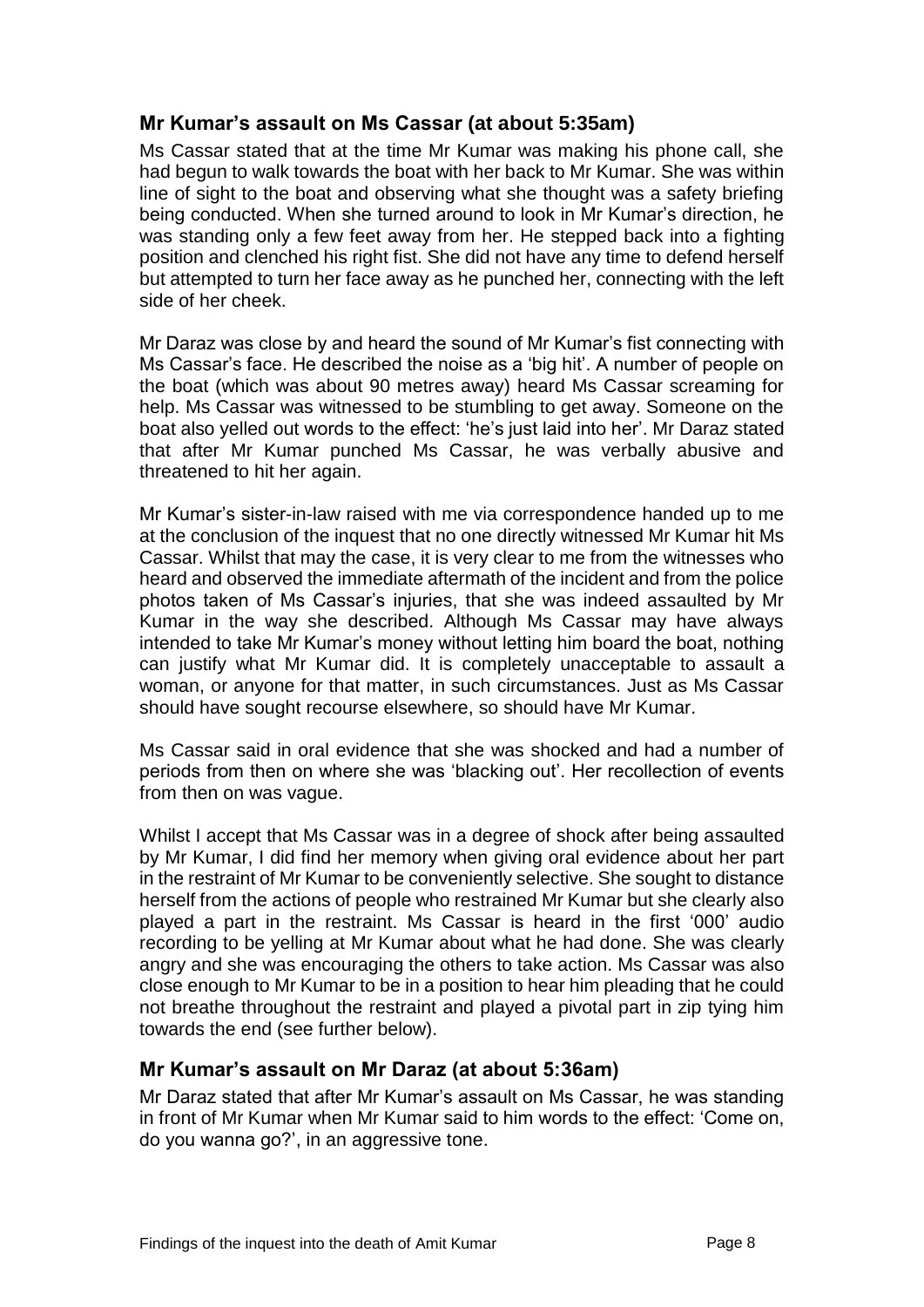Mr Daraz then went to grab Mr Kumar to stop him from leaving the Marina but did not actually touch him at that point. As he approached Mr Kumar, Mr Kumar picked up a plastic chair and struck Mr Daraz's rear shoulders and side, as he turned to try and avoid the blow. Mr Kumar then threw the chair at Mr Daraz, which missed him. Mr Daraz stated that he said to Mr Kumar words to the effect: 'Come on brother, there's no need for that, don't make it worse'.

Mr Daraz then observed Mr Kumar pick up his fishing rod and belongings and run towards his car at the car park (about 20 metres away from the meeting area).

#### <span id="page-9-0"></span>**Confrontation with Mr Kumar at the car park (at about 5:36am)**

Mr Dempster and Mr Gartner reacted to Ms Cassar's scream for help by running from the boat to confront Mr Kumar at his vehicle in the car park area. Mr Daraz also followed Mr Kumar towards his car. They observed that Mr Kumar was panicking to get into the car and was having difficulty unlocking the driver's door with his keys.

Mr Daraz heard one of them say to Mr Kumar words to the effect: 'Come here you gutless bastard for hitting women'. Mr Kumar was then observed to drop his fishing rod and bag, turned to face them, and took up a fighting stance. Mr Dempster stated that Mr Kumar said words to the effect: 'come on cunt, what have you got cunt' but that is not what provoked him. He said in oral evidence that he had already decided he was going to attempt to restrain Mr Kumar to prevent him from escaping.

Mr Dempster ran straight towards Mr Kumar, who was positioned in a confined space between his car and the car parked beside it. Mr Dempster put his left arm out to grab Mr Kumar by the shirt. In response, Mr Kumar punched Mr Dempster's arm, which caused it to deflect to the side, and connected with his mouth. Mr Kumar then punched Mr Dempster with a closed fist to his right ear. Mr Dempster then took hold of Mr Kumar's front shirt area near the scruff of his neck and punched Mr Kumar twice with a closed fist to the top of his right eye / forehead area.

#### <span id="page-9-1"></span>**Physical restraint of Mr Kumar by staff and customers (at about 5:37am)**

Mr Dempster stated that he then grabbed Mr Kumar around the back of his shirt in an attempt to pull him down to the ground and away from his car. At that time, Mr Gartner said that he came over the top and grabbed both of Mr Kumar's arms and pinned them to his sides to prevent him from punching.

It would appear that they both then forced Mr Kumar out from between the two cars and forced him to the ground. Mr Gartner denied in oral evidence playing any part in forcing Mr Kumar to the ground or in holding him down at any point in time. I find his attempts to distance himself from the restraint of Mr Kumar to be disturbing. It is clear from the evidence of other witnesses that Mr Gartner was very much a part of the initial restraint.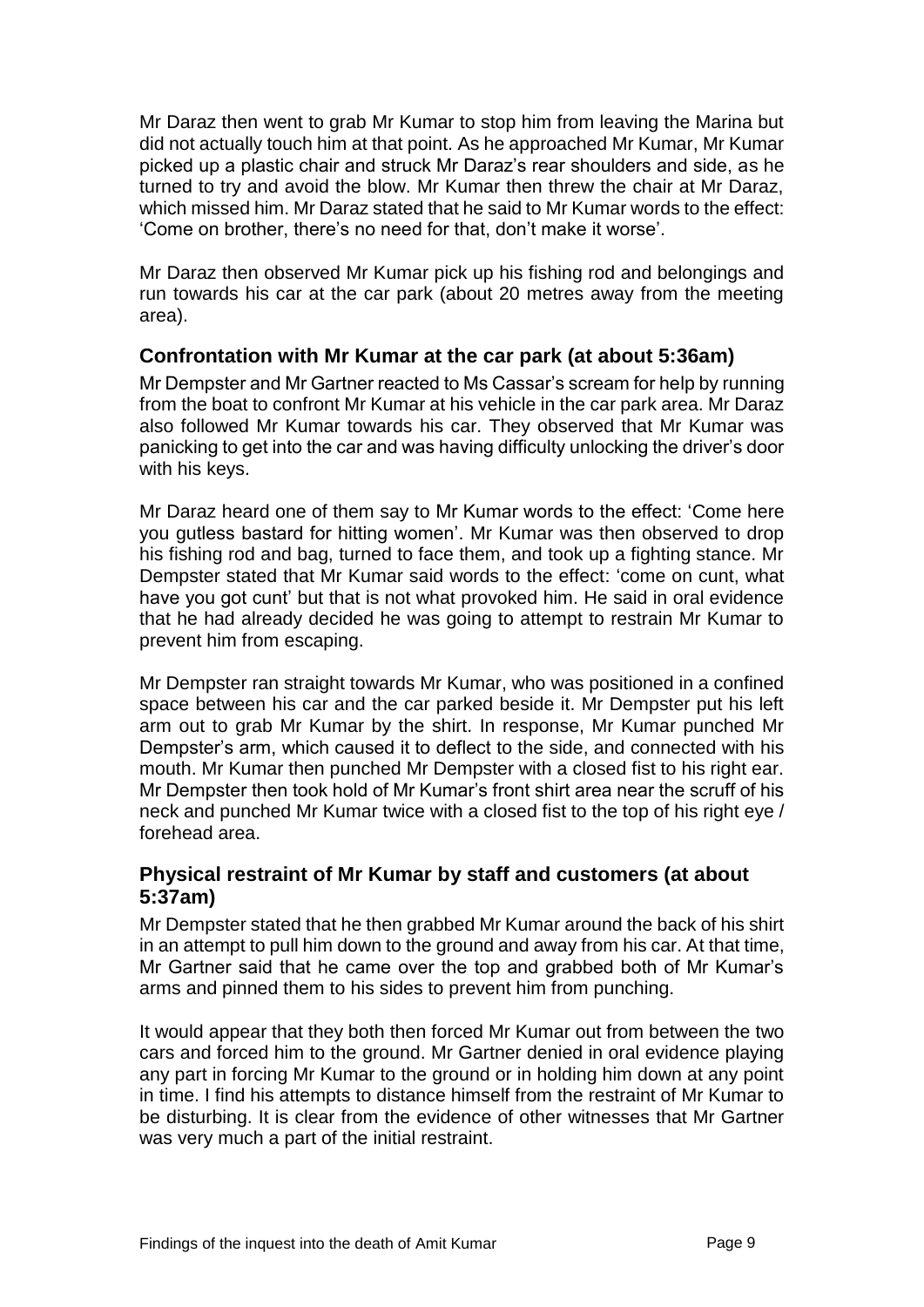Mr Kumar fell forward, face and stomach down onto the bitumen, with his left arm under his body and his right arm behind his back.

The two men teamed up to restrain Mr Kumar as follows:

- Mr Dempster had his shin across the right side of Mr Kumar's face, to fix his head to the ground and held his left arm behind his back; and
- Mr Gartner knelt on the ground next to Mr Kumar and held his right arm behind his back.

At this time, two customers from the charter boat had run from the boat to the car park area to assist. They were Dr Mark Yates, who was a medical practitioner from Victoria (a fact that was unknown to the other men at the time); and Mr Brenden Roser, who was a local business owner. Mr Roser heard someone say to Mr Kumar words to the effect: 'You aren't going anywhere, the police will take care of you'.

Dr Yates said in oral evidence that he asked if there was anything he could do to assist, and Mr Gartner requested that he take over from him by restraining Mr Kumar's right arm, which he did. Mr Gartner then attempted to phone '000'.

The totality of the documentary and oral evidence supports a conclusion that the four remaining men had Mr Kumar restrained on the ground as follows:

- Mr Dempster had the weight of his right knee on the right side of Mr Kumar's head, whilst the left side of Mr Kumar's face was against the bitumen;
- Dr Yates held Mr Kumar's right arm along side his back and had his knee on the crux of Mr Kumar's elbow, which sometimes dug into Mr Kumar's loin due to him struggling;
- Mr Roser knelt beside Mr Kumar and held his left arm up behind his back; and
- Mr Daraz held both of Mr Kumar's legs.

Mr Gartner consistently claimed at the time of the incident and in oral evidence that Mr Dempster never had his knee on Mr Kumar's head and in fact, he only ever had his hands cradled underneath his head, to protect his head from hitting the bitumen, as Mr Kumar moved his head side to side in the struggle. This is at complete odds with the evidence given by all of the other witnesses on the day of the incident. Not even Mr Dempster claimed that he did this at the time. In oral evidence, Mr Dempster said that he was certain he had his shin across the side of Mr Kumar's face. He could not recall whether he cradled Mr Kumar's head but thought that he may have done this at one point in time but not for the duration of the restraint.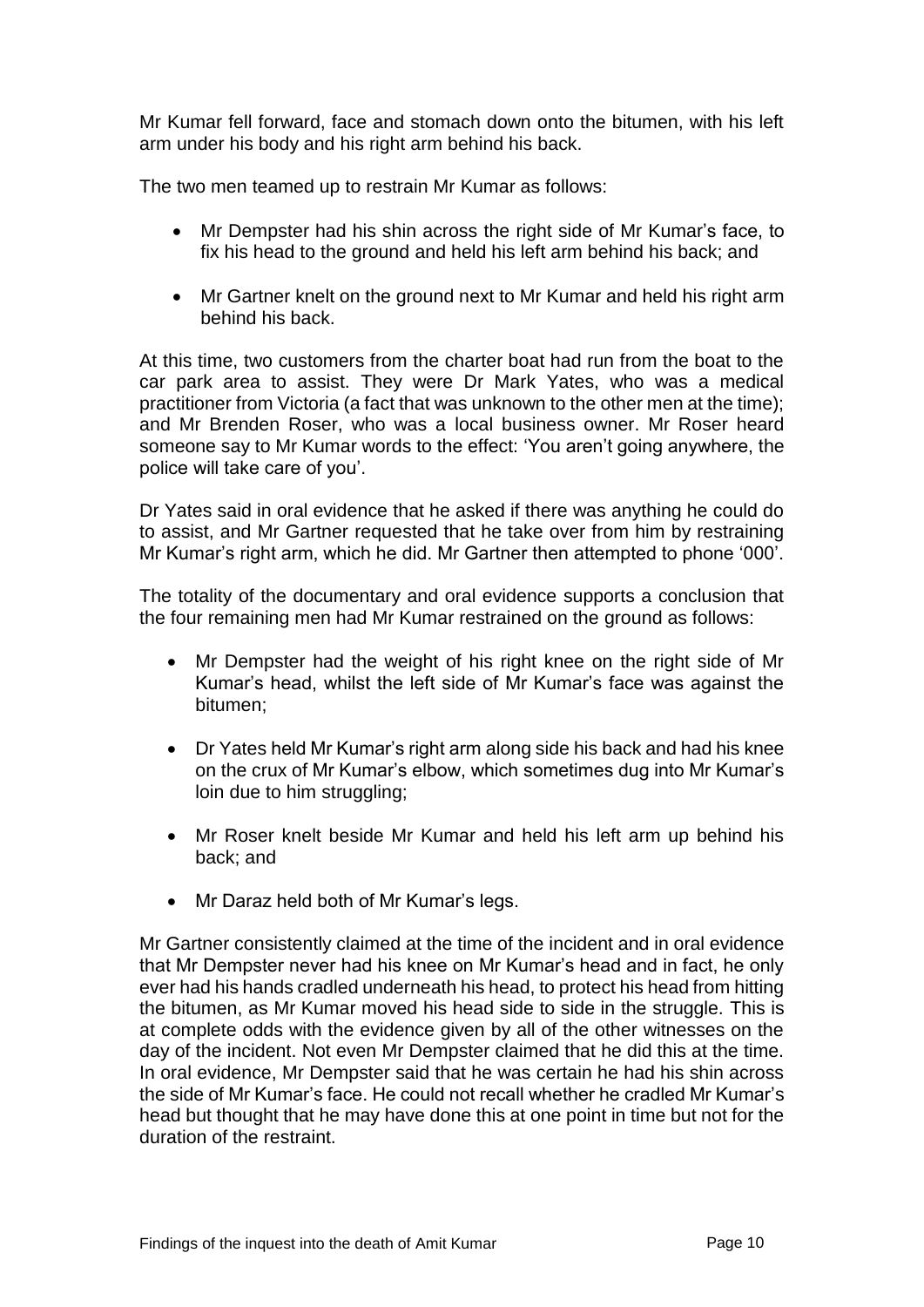However, given that this so called 'cradling of the head' was not mentioned by Mr Dempster on the day of the incident when the police discussed with him in detail his actions, I find that it is unlikely that he cradled Mr Kumar's head at any stage during the restraint.

#### <span id="page-11-0"></span>**First (failed) phone call to police by Mr Gartner (at 5:37am)**

Police obtained the audio recording of Mr Gartner's phone call to '000' at 5:37:16. The police were unable to dispatch a response team in relation to this phone call because they were not given any address details.

It is clear that Mr Gartner was unaware that there was someone on the other end of the phone. He did not respond to the call taker's questions and he is heard to continually say 'hello'. He stated to the police afterwards that he thought the phone had lost signal.

In oral evidence, he said that he was standing about four metres from Mr Kumar at the time he made the call and he had one hand to his ear, trying to listen in to the phone due to what he thought was poor reception. He also said he was looking towards Mr Kumar but also changed direction to try and get better reception.

Despite this, the background noise can be heard loud and clear. The following words are heard:

- A male voice: "You're not going nowhere pal";
- Mr Kumar: "Oh my brother, I can't breathe";
- A male voice: "Not our problem bud";
- Ms Cassar: We're do you get out of hitting women huh?";
- A male voice: "You fucking piece of shit";
- Ms Cassar: "It's because you know I can't fight ya, that's why"; and
- A male voice: "Are they on the line?".

All witnesses denied that it was their voice saying: "Not our problem bud" in response to Mr Kumar's plea that he could not breathe and "You fucking piece of shit". Mr Gartner initially said that it was him who said "Not our problem bud". However, in oral evidence, when it was becoming more clear to Mr Gartner what he was owning up to, he distanced himself from it and denied that it was his voice in the recording saying, "not our problem bud". I believed Mr Gartner the first time. Having listened to the tape, on balance, I find that it was most likely Mr Gartner who is heard in the tape saying "not our problem bud".

Interestingly, all of the relevant witnesses stated how Mr Kumar was angry, aggressive, swearing, kicking and yelling whilst they were restraining him. None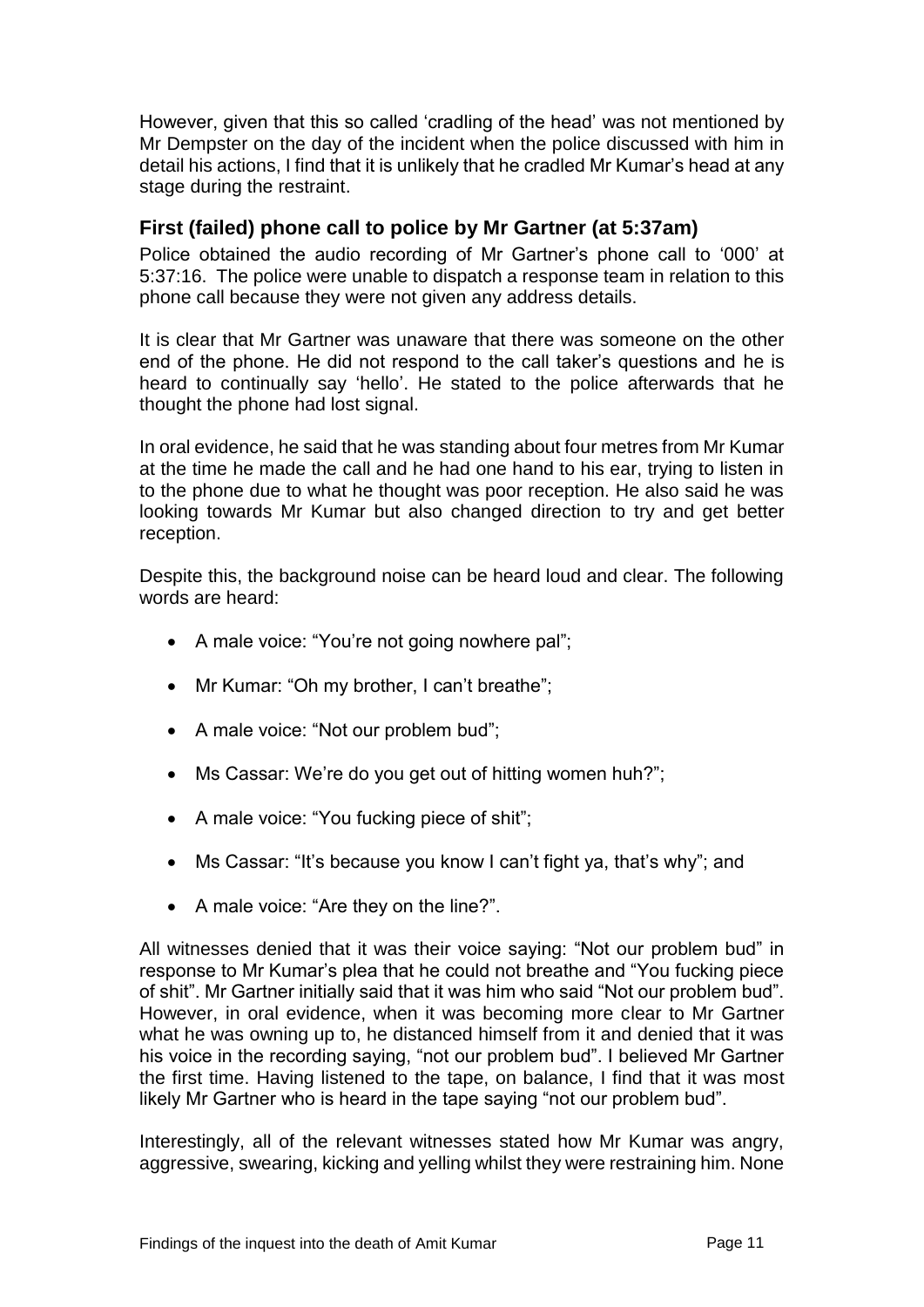of them had mentioned anything about anyone being verbally abusive towards Mr Kumar. However, it can be clearly heard in the first '000' audio recording, which none of the witnesses were aware existed, that a male called him a "fucking piece of shit" and Ms Cassar was yelling at him in anger. Mr Dempster also conceded to saying words to the effect, "come here you gutless bastard for hitting women". This tape captures the mood at that moment. The anger and aggression was going both ways. It is questionable the degree to which the people who restrained Mr Kumar would have been able to have any genuine concern for his safety in circumstances where they were so angry.

#### <span id="page-12-0"></span>**Mr Gartner's phone call to his wife (at 5:37am)**

After thinking that he could not get through to the police, Mr Gartner phoned his wife at home for assistance in contacting the police. His wife was employed as an administrative officer at the Maroochydore police station. Phone records obtained by the police reveal that Mr Gartner phoned his wife at 5:37:47am<sup>1</sup>.

Mr Gartner's wife stated that her husband was speaking very fast, which was unusual for him. He informed her that Ms Cassar had been hit and he needed the police, as he could not get through to them. He requested his wife to call the Maroochydore police and he informed her that he had the person who hit Ms Cassar. Their conversation went for 46 seconds.

#### <span id="page-12-1"></span>**Second phone call to police by Mr Daraz (at about 5:40am)**

It would appear from the police emergency incident log, that Mr Daraz then phoned '000' and spoke with the police at 5:40am. Police obtained the audio recording.

In the background of the recording, Mr Kumar is heard to be saying at least three times in what appears to be a very panicked tone and in very short bursts: "I can't breathe".

Other background words are unintelligible.

Mr Daraz informed the call taker at the police communications centre: "…this man he's hit a lady and we've…grabbed him now, we've got him, and he's being very violent". Address details are given and the call taker informed Mr Daraz that the police would be there as soon as possible.

The police incident log shows that as a result of Mr Daraz's call, a police team was dispatched at 5:43:37am. The police then arrived at the scene at 5:46am, according to the police incident log.

A number of witnesses commented that they believed the police should have been there earlier. However, this appears to have been based on their mistaken belief that either Mr Kumar or Mr Gartner had called the police much earlier. I find that the police response time of six minutes from the time the second '000' phone call (in which the police were first provided with address details) was adequate.

l

<sup>1</sup> Exhibit E5 – Phone Outgoing Call List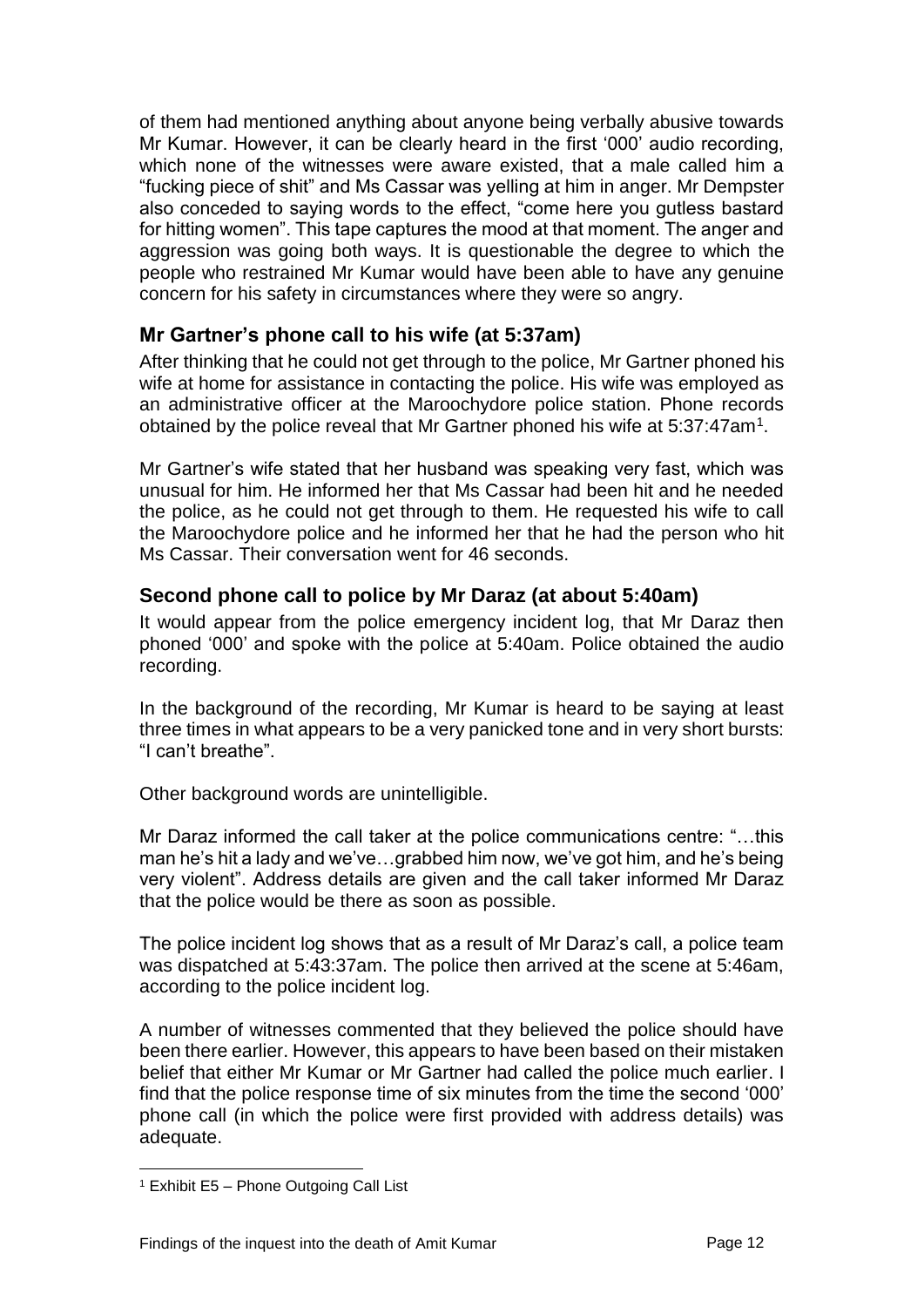### <span id="page-13-0"></span>**The use of zip ties to restrain Mr Kumar (between about 5:40am – 5:44am)**

After what felt to Dr Yates as a good 15 minutes and to Mr Roser as 2-3 minutes, the men restraining Mr Kumar were fatigued. From all accounts, Mr Kumar was a very strong man and he had continued to struggle. Mr Roser stated that he asked if anyone had something to restrain Mr Kumar with. Mr Daraz stated that he was directed by Mr Gartner to retrieve zip ties from the boat. Mr Daraz sprinted to and from the boat (a total distance of about 240 metres) and returned with a packet of short white zip ties which were normally used to tag fish as well as one longer black zip tie.

Mr Gartner stated to police that he wanted to use zip ties so that Mr Kumar could be placed in a more comfortable position but when questioned at the inquest, he admitted that it was also to obtain greater control over Mr Kumar. The primary intention appears to have been to provide respite to the men and to enable them to eventually sit Mr Kumar up, whilst they awaited the arrival of the police.

Mr Daraz estimated that he returned with the zip ties within about a minute. Dr Yates estimated that it took them about two minutes to affix the zip ties on Mr Kumar. The task of placing the zip ties on Mr Kumar's wrists and ankles was done simultaneously.

Mr Daraz stated that when he returned from the boat, Ms Cassar was holding Mr Kumar's legs and she instructed him to take over holding his legs, which he did. He said Ms Cassar linked the zip ties together and placed them around each ankle and connected them together. In oral evidence, Ms Cassar denied playing any part in holding down Mr Kumar's legs and zip tying his legs. Ms Cassar was very selective in the evidence she provided, and whilst she would have been affected by a degree of shock at the time, I find that her evidence in this regard was dishonest. She clearly took part in restraining Mr Kumar at this time.

Mr Daraz stated that once Mr Kumar's legs were fixed together, he let go of Mr Kumar's legs. Mr Gartner stated that he linked two zip ties together and placed one on Mr Kumar's right wrist (the wrist that Dr Yates was holding) and pulled it tight.

Mr Roser said that Mr Gartner took over from him in relation to the left arm he was holding, and Mr Roser then got up and started walking towards the boat to retrieve his gear, thinking that everything was now under control. Although, he says that Mr Kumar was still yelling and swearing at that point. (He said he only got about 30 metres when he turned around and observed Dr Yates striking Mr Kumar's chest (conducting a sternum thump), so he returned).

Mr Gartner stated that the zip tie on the left wrist was not pulled tight, nor were the zip ties on Mr Kumar's wrists joined together. He said that they did not do achieve this because before they could do so, Mr Kumar had gone quiet and still and that is when they realized he was in trouble.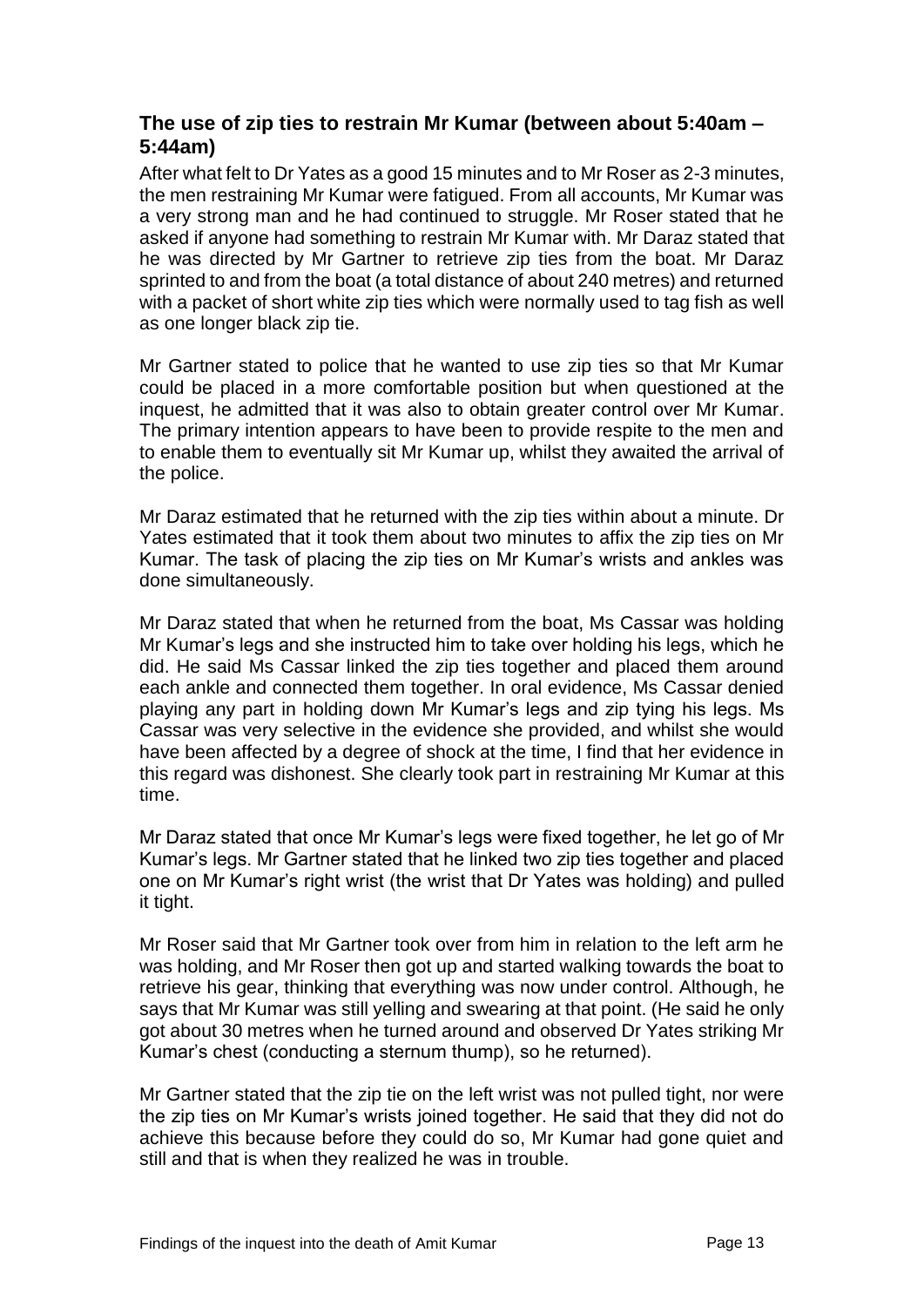However, Mr Roser, Mr Dempster and Dr Yates all stated that Mr Kumar's wrists were eventually fixed together by zip ties. Dr Yates said in oral evidence that they were only able to achieve this when Mr Kumar had stopped moving. Both Mr Dempster and Dr Yates specifically recalled that Mr Kumar's wrists were fixed by zip ties behind his back because it later impeded them from rolling him onto his back and commencing compressions.

Again, I find that Mr Gartner was trying to distance himself from his part in the restraint of Mr Kumar and particularly at the time that he lost consciousness. I find that Mr Gartner was being dishonest and I prefer the evidence of the other witnesses to Mr Gartner's evidence in this regard.

#### <span id="page-14-0"></span>**Realisation that Mr Kumar was unconscious (at about 5:44am)**

Mr Dempster said in oral evidence that he still had his knee on Mr Kumar's head at that time when he felt and observed what he initially thought was sweat but soon realized was urine. As soon as Mr Dempster realised that Mr Kumar had urinated on himself, he said that he raised the alarm for everyone to get off Mr Kumar and he rolled him into the recovery position on his left side.

Whereas, Dr Yates stated they all stood up and had let go of Mr Kumar when about 30 seconds later, he realized that Mr Kumar had stopped moving. He heard someone say: "he is probably playing doggo", and thought to himself that Mr Kumar was 'playing possum'.

Mr Dempster says that when he realized that Mr Kumar was in trouble, he yelled out for someone to get some scissors to cut the zip ties. Mr Daraz stated that he sprinted to the boat and retrieved some fishing scissors. He estimates that he got back within about a minute.

In the meantime, Dr Yates said that he was down on his knees and rolled Mr Kumar towards him onto his side in the recovery position. Dr Yates said that he conducted what is known as a sternum thump on Mr Kumar, whilst he was in the recovery position. Dr Yates then checked whether Mr Kumar's airway was clear. Dr Yates observed what he described as a small posit (of vomit) in Mr Kumar's mouth but did not put his fingers in his mouth to clear it. The failure of Dr Yates to clear Mr Kumar's mouth at that point is concerning to me given his medical training. However, it would appear that Mr Dempster must have done this soon afterwards anyway, so there would have been no impact on the outcome.

Mr Dempster said that he was the person who rolled Mr Kumar into the recovery position. He placed his fingers into Mr Kumar's mouth and cleared it.

At some point, Dr Yates checked for a pulse on his neck and then on his groin. In oral evidence, he thought that he may have obtained a faint pulse at some point, but this would appear inconsistent with the evidence of other witnesses who stated that Dr Yates said that he could not find a pulse. I find that Dr Yates had recreated the incident in his own mind, often recalling the incident inaccurately. I do not accept that Mr Kumar ever had a pulse after the group realized that he was in trouble.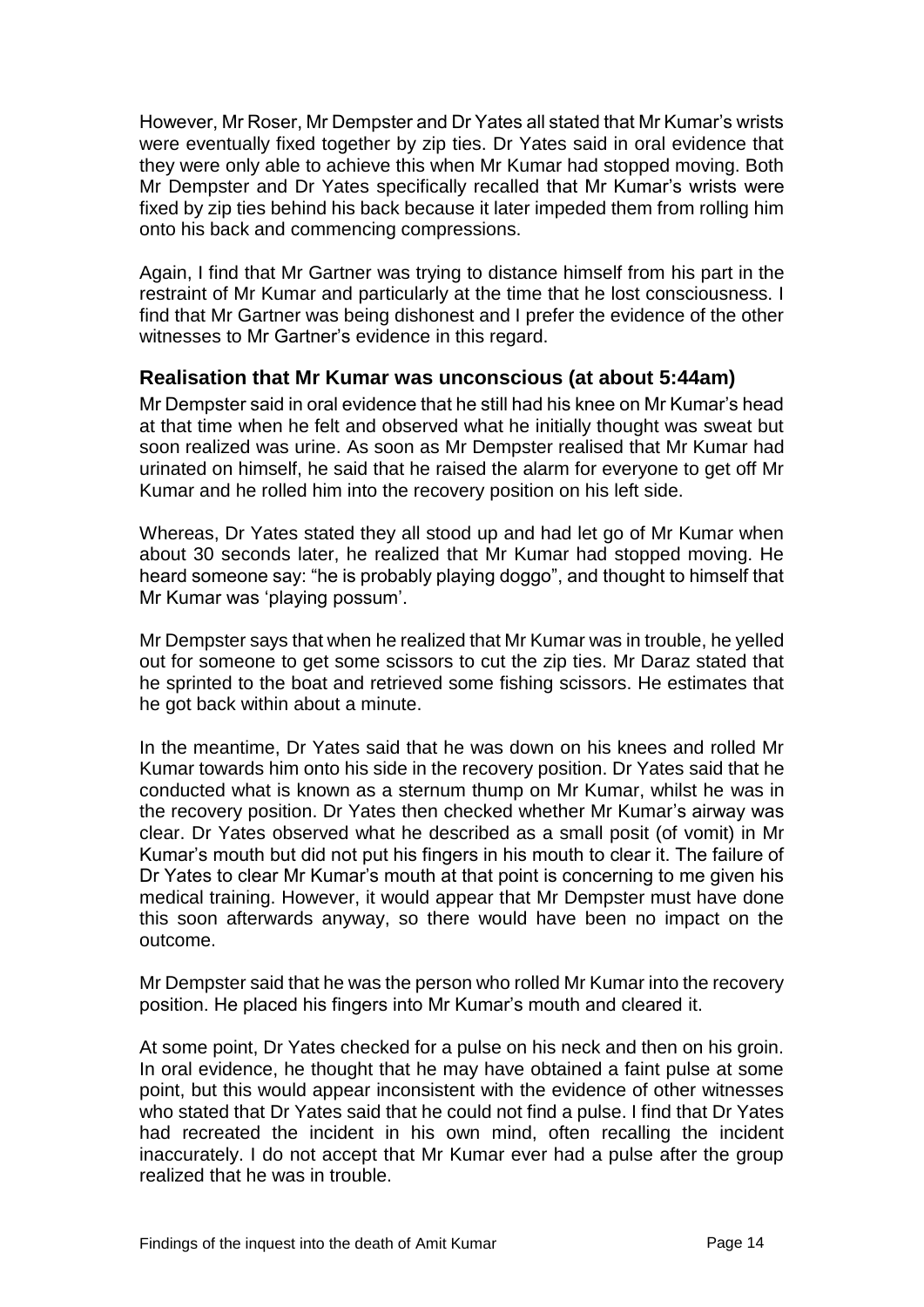#### <span id="page-15-0"></span>**Commencement of CPR (at about 5:46am)**

Dr Yates stated that he had looked to the skipper to assume control over the restraint situation and was of the view that his job was simply to hold down Mr Kumar's right arm. As I have already indicated, I find that Dr Yates should have had a higher degree of awareness in relation to Mr Kumar's safety than that, given his medical training.

In any event, Dr Yates did assume control over the group in relation to Mr Kumar's medical situation once they realised he was in trouble. Dr Yates and/or Mr Dempster rolled Mr Kumar over onto his left side. Dr Yates observed his pale tongue hanging from his mouth and could see he was not breathing. Dr Yates said he located some vomit inside and smelt a strong smell of alcohol when he did this. Dr Yates then gave Mr Kumar a sternum rub and shook him with no response. He then gave Mr Kumar a closed fist whack to the centre of the chest (a 'sternum thump') with no response.

It is noted that Dr Yates' sternum thump methodology was probably unorthodox based on the current CPR training, however, is unlikely to have had any impact on the outcome.

Dr Yates and/or Mr Dempster then instructed Mr Daraz to cut the zip ties, which he did. They then commenced CPR. Dr Yates stated that from the time Mr Kumar went limp (and they realised he was in trouble) until the time they commenced CPR was about two minutes.

At the time Dr Yates commenced CPR, he called for Mr Daraz to tell him the time. Mr Daraz had looked at his mobile phone and stated that the time was 5:46am.

Dr Yates initially performed the chest compressions and Mr Dempster gave mouth to mouth resuscitation with two breaths to 30 compressions. Mr Dempster vomited as a result of air he was breathing into Mr Kumar's mouth coming back out into his mouth. He stated that he smelt what he thought was a 'spewy alcohol smell'.

Dr Yates stated that he and Mr Dempster had difficulty getting breaths into Mr Kumar because of the thickness and narrowness of his neck and the difficulty of maintaining a clear airway.

# <span id="page-15-1"></span>**Arrival of police (at 5:46am)**

Within 6 minutes of the police receiving the second '000' call (which finally resulted in address details being given), the first police car arrived at the scene. Senior Constables Grant and Hoffman were first to arrive at 5:46:09am. They stated that they witnessed that CPR had already commenced. Mr Dempster and Dr Yates indicated that breaths had already commenced and they were about half way through the first round of compressions, when the police arrived.

Mr Daraz asked the police for a resuscitation face-mask and they provided one to Dr Yates, to continue the breaths. The police officers then assisted with compressions until the ambulance arrived.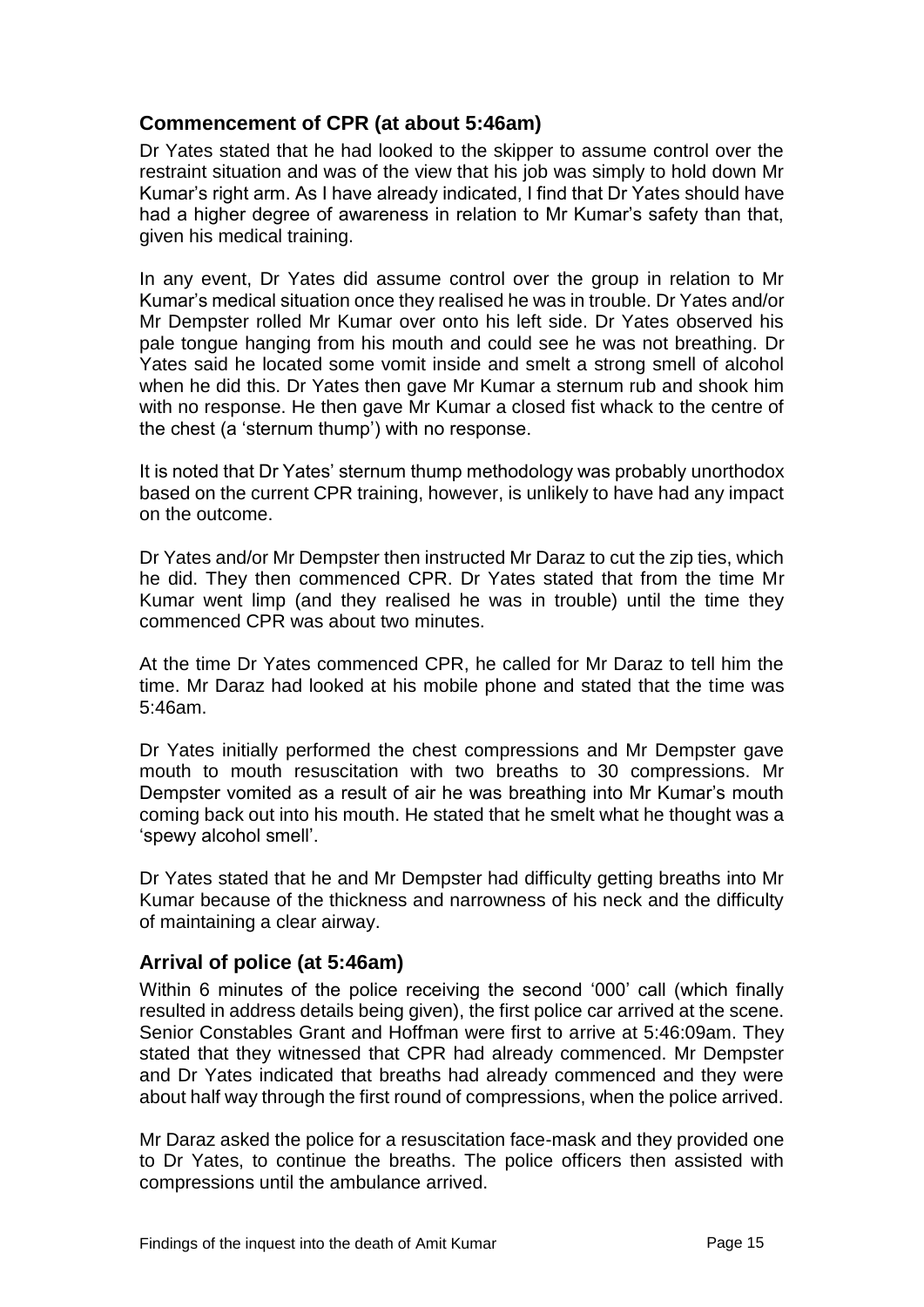As I indicated earlier, I find that the police response time was adequate.

# <span id="page-16-0"></span>**Arrival of Mr Ian Peel (at about 5:46am)**

Mr Ian Peel, a contractor who worked for the charter boat company, had been staying with Mr Gartner and his wife at the time. When Mr Gartner's wife had earlier received a phone call from her husband about the incident, she informed Mr Peel and he immediately travelled to the scene. He arrived just after the police and assisted with CPR, before the ambulance arrived.

#### <span id="page-16-1"></span>**Third phone call to police by Mr Gartner's wife (at 5:46am)**

After having received a phone call from Mr Gartner at 5:37am, Mrs Gartner phoned the Duty Sergeant at the Maroochydore Police Station and was transferred to the police emergency centre. According to their emergency incident log, the police emergency centre received Mrs Gartner's phone call at 5:46:25am. The incident log shows that the call taker eventually realises that the police had already been dispatched to the location and the 'incident' that was raised in relation to Mrs Gartner's phone call was closed.

#### <span id="page-16-2"></span>**Ms Cassar's phone call to ambulance (at 5:47am)**

According to ambulance incident log records obtained by police, Ms Cassar phoned '000' and spoke to the ambulance service at 5:47am. An ambulance was dispatched immediately upon receiving the address.

(Mr Daraz also thought he phoned the ambulance but there is no record of this).

Ms Cassar informed the call taker that they had commenced CPR, and she gave the approximate age of Mr Kumar as 33 to 34. She informed the call taker that Mr Kumar was not breathing, and that he did not have a pulse. Ms Cassar can be heard encouraging Mr Kumar to breathe.

At one stage during the recording, Ms Cassar is heard to say to someone in the background; "He hit me, do I have a mark on my face?".

The call taker stayed with Ms Cassar on the phone until the ambulance arrived at the scene.

#### <span id="page-16-3"></span>**Urgent request by police for ambulance (at about 5:47am)**

It would appear that at around the same time Ms Cassar was on the phone to the ambulance, one of the attending police officers also made an urgent request for ambulance attendance, via police radio. The time in the police incident log for this call was 5:47:50am.

#### <span id="page-16-4"></span>**Arrival of ambulance (at about 5:54am)**

Within six minutes of receiving the '000' call for ambulance assistance, the ambulance arrived at the scene (at 5:54am). Mr Roser guided them into the car park. They took over CPR, established IV access, and administered saline, sodium bicarbonate and adrenaline, to nil effect.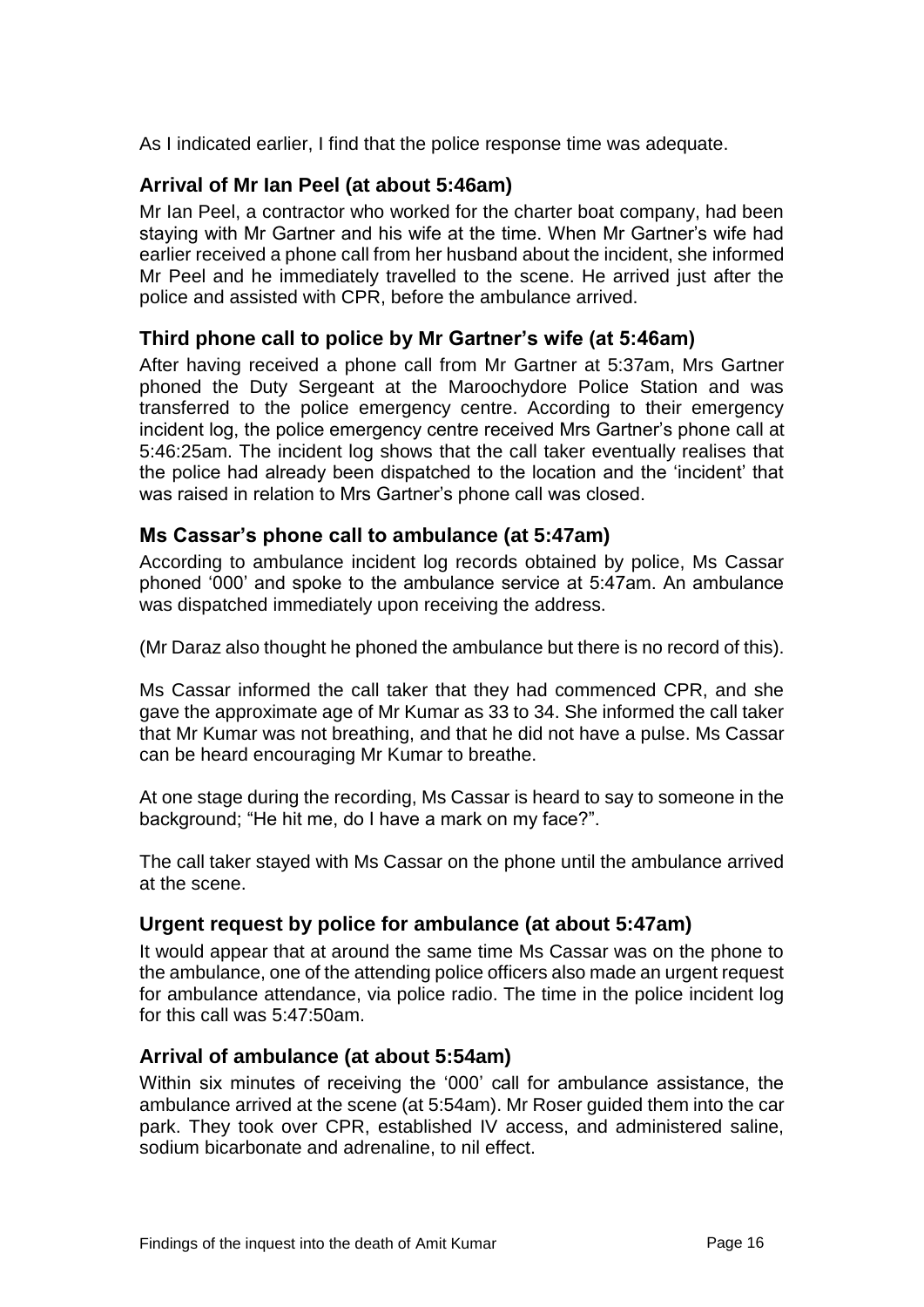They continued CPR until 6:28am, when Mr Kumar was declared life extinct.

As I indicated earlier, I find the ambulance response time to have been adequate.

#### <span id="page-17-0"></span>**Autopsy results**

#### <span id="page-17-1"></span>**Report of Dr Phillip Storey**

A forensic pathologist, Dr Phillip Storey, attended the scene on the morning of the incident on 23 September 2012 at about 10:50am and performed an initial external examination of Mr Kumar *in situ*.

On 25 September 2012, Dr Storey performed a full external and internal examination. Toxicology testing was conducted and a certificate of analysis produced on 29 October 2012. Dr Storey concluded his autopsy report dated 2 August 2013.

The toxicology testing identified a presence of methadone and cannabis. There was also a presence of antihistamine diphenhydramine, which is likely to have been from the sea-sickness tablets taken by Mr Kumar prior to his expected fishing trip.

Dr Storey found:

- No significant life threatening injuries;
- No internal injuries:
- No evidence of significant neck compression (no bruising to the midline neck structures);
- Minor resuscitation injuries;
- Abrasions and bruising to Mr Kumar's face, head and body;
- Bruising to the muscles of the undersurface of the right side of the chin;
- Patchy, non-confluent bruising beneath the scalp bilaterally;
- Subcutaneous bruising to the knuckles and about the wrists;
- The presence of centripetal obesity; and
- Significant coronary artery atherosclerosis involving the right coronary artery and left anterior descending coronary artery. The degree of narrowing was estimated to have been between 70 – 75%.

Dr Storey noted that the injuries to Mr Kumar were consistent with the application of a mild to moderate degree of force. The distribution and severity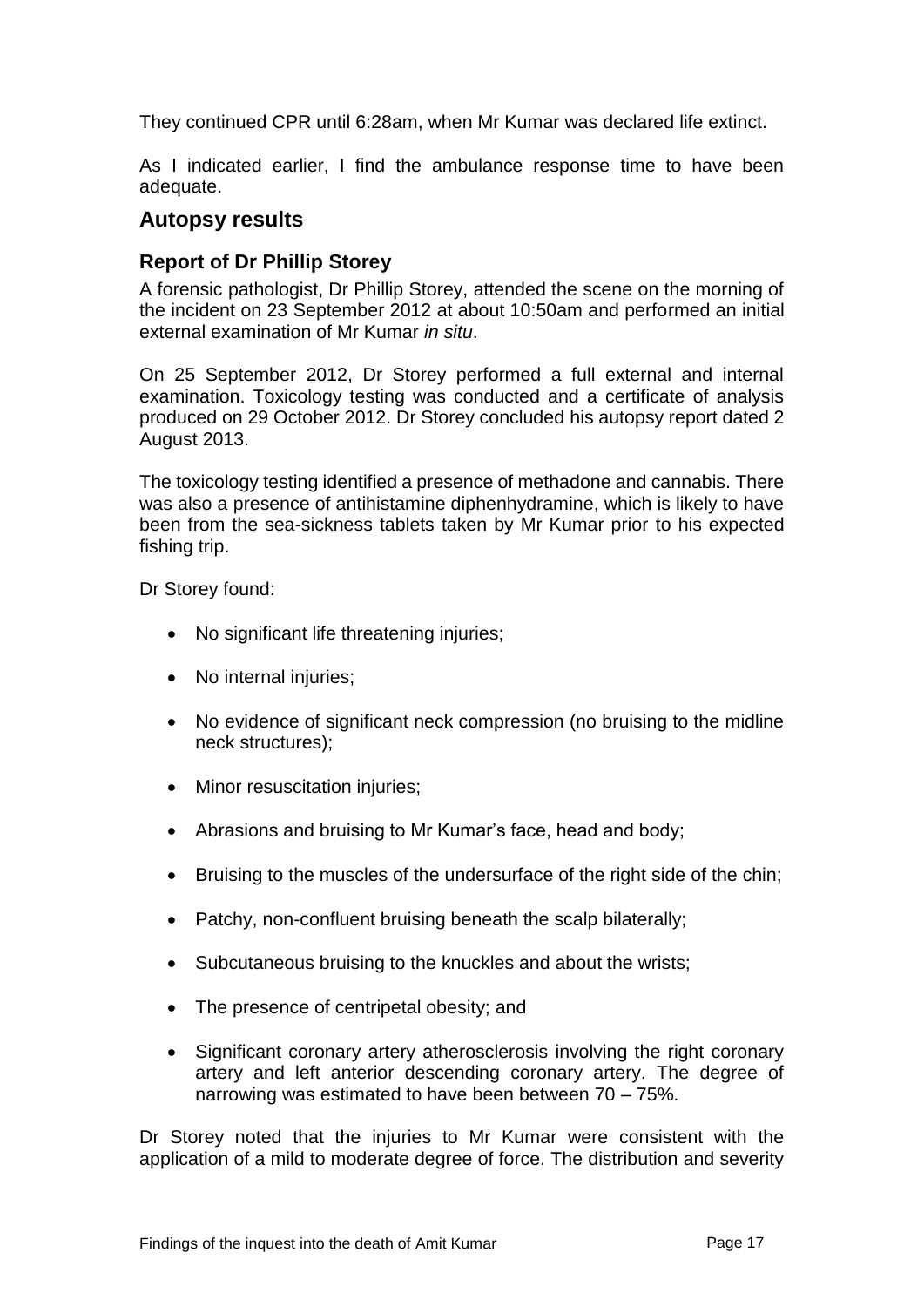of those injuries were consistent with the history that Mr Kumar had been involved in a struggle involving physical restraint against a hard surface.

Dr Storey ruled out the possibility that Mr Kumar's death was caused by 'excited delirium syndrome', noting that a number of the published checklist of features for the syndrome did not apply to this case.

Dr Storey noted that Mr Kumar's coronary atherosclerosis was of a sufficient degree to potentially result in sudden death. In this context, the potential for sudden abnormality in heart rhythm may have been heightened in circumstances of agitation, when circulating stress hormones were increased.

Dr Storey was unable to pinpoint a singular cause of death. He was of the opinion that the medical cause of death was a complex interplay involving a number of factors such as the elements of agitation, restraint, obesity, prone position, and coronary atherosclerosis.

Dr Storey found that the medical cause of death was:

1(a). Undetermined.

#### <span id="page-18-0"></span>**Report of Dr Linda Iles**

In an effort to gain more clarity surrounding the medical cause of death, I referred the matter to an expert forensic pathologist from the Victorian Institute of Forensic Medicine, Dr Linda Iles. Dr Iles produced a detailed report dated 23 January 2015.

Dr Iles noted in oral evidence that Dr Storey's autopsy report was detailed and comprehensive and she agreed with his findings in substance.

Dr Iles was not of the opinion that the presence of methadone or cannabis was of any significance.

Dr Iles was of the opinion that the presence of antihistamine diphenhydramine (from sea-sickness tablets) may have been of marginal significance. She noted that this medication has an anticholinergic effect, and in the setting of stress and physical exertion, this may have had a marginal effect on Mr Kumar's heart rate, for example.

Dr Iles made the following comments with respect to the circumstances surrounding Mr Kumar's death:

- The minor injuries identified on the skin and subcutis were consistent with the circumstances surrounding Mr Kumar's death as described in the police report;
- The significance of the pathological findings identified at autopsy must be interpreted in the context of the circumstances surrounding Mr Kumar's death, and thus coronary artery atherosclerosis was not the isolated cause for Mr Kumar's death;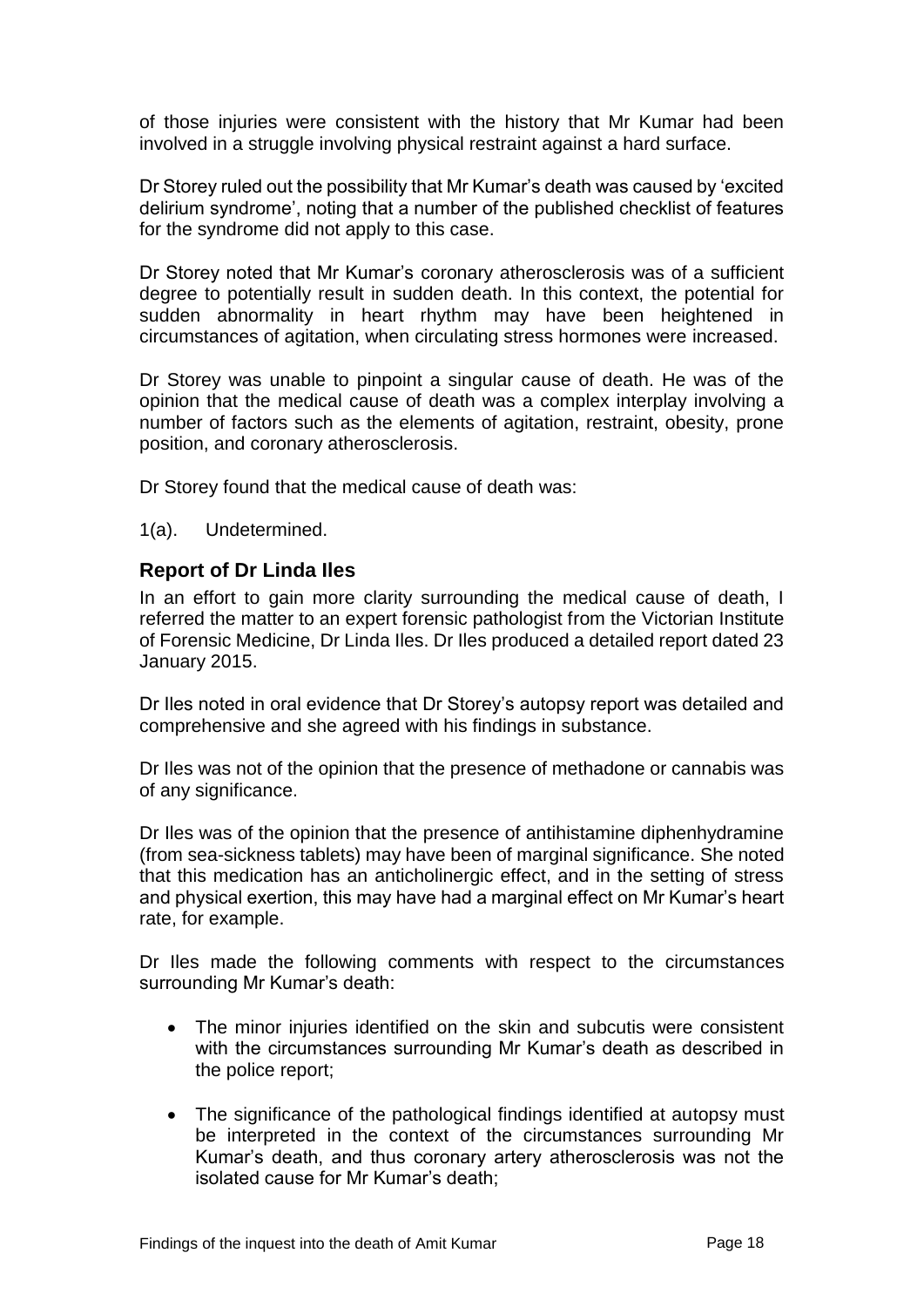- There was no indication of excited delirium in this case; and
- The following elements were significant and have contributed to Mr Kumar's death (noting that it is not possible to ascribe *specific weight* to any one or more of these elements with regards to contribution to death):
	- o The presence of prone restraint;
	- o The possibility of pressure on the back of the head and neck compromising Mr Kumar's airway;
	- o The contribution of centripetal obesity in the setting of prone positioning splinting the diaphragm and limiting the deceased's ability to breathe; and
	- o The physiological stress associated with a prolonged period of struggle. This combined with significant coronary artery narrowing and possible/probable hypoxia from upper airway compromised and prone restraint has likely precipitated Mr Kumar's cardiac arrest.

Dr Iles noted that the effects of restraint in the prone position have been studied physiologically. Studies in healthy volunteers have demonstrated that restraint produces reduction in ventilatory capacity. Whilst there were no findings to indicate that the prone restraint position resulted in hypoxia or a significant decrease in cardiac output, it needed to be remembered that such studies are performed on healthy volunteers. Therefore, they do not account for variables that are encountered in documented cases of deaths associated with prone restraint.

Dr Iles noted that one such variable is obesity. In particular, centripetal obesity, as observed in Mr Kumar, limiting diaphragmatic movement in the prone position, thus further limiting lung expansion. She explained that restraint associated deaths most frequently occur in the setting of marked physical exertion, as in this case. This increases oxygen demand and circulating catecholamine levels, which in combination with limited ventilator capacity from prone positioning in an obese and agitated man with significant coronary artery narrowing, may well precipitate a fatal cardiac arrhythmia.

Dr Iles noted that Mr Kumar was reportedly stating that he could not breathe on at least one occasion. Another factor that may have contributed to restraint asphyxia, in addition to Mr Kumar's prone position and abdominal obesity, was a possible element of external airway obstruction as a result of pressure on the back of his head and neck.

Dr Iles also noted that it was not possible to know from post mortem findings whether an element of smothering, i.e. partial obstruction of the nose and/or mouth, contributed to other asphyxia elements, which in her opinion had contributed to Mr Kumar's death.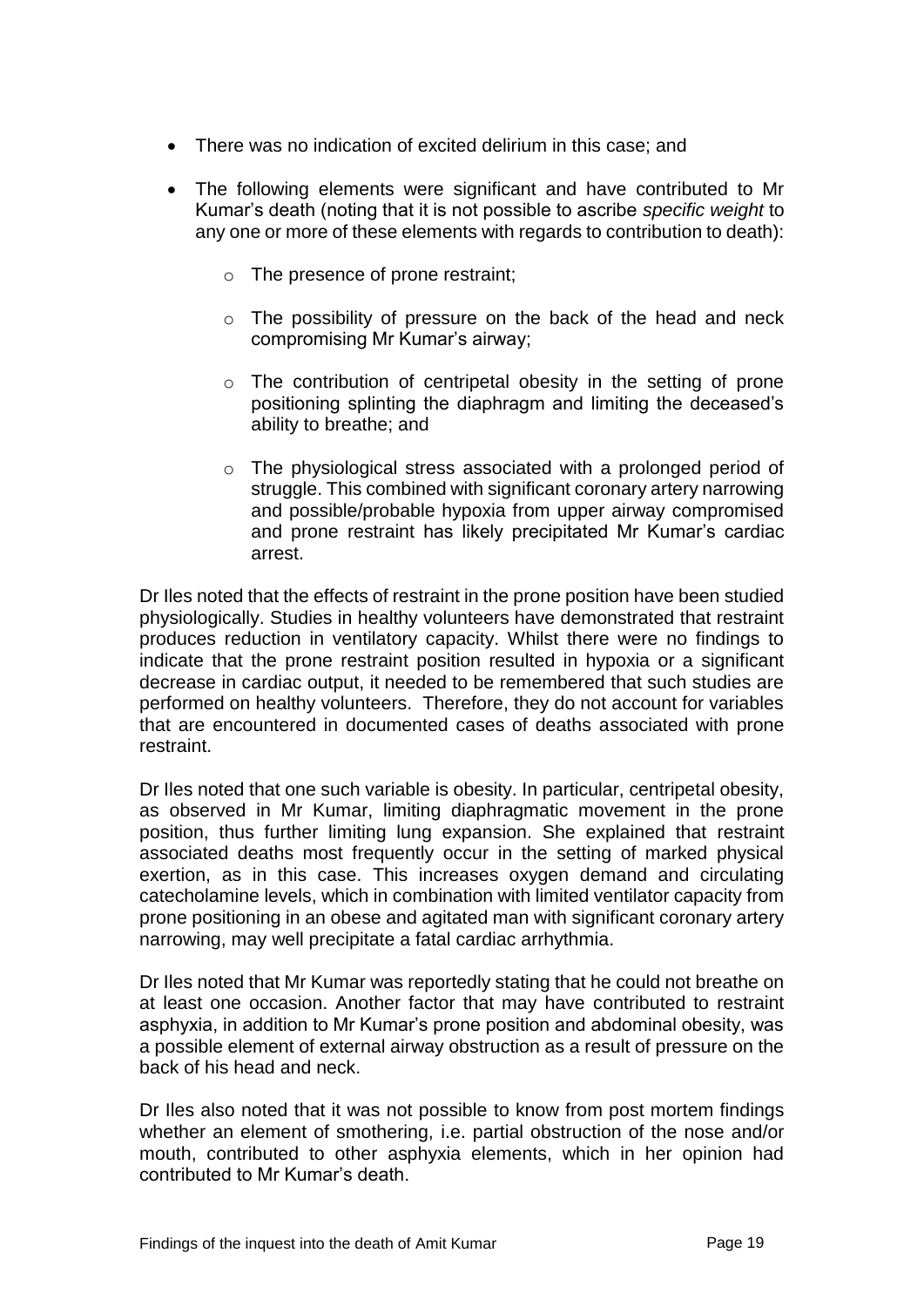Dr Iles' opinion was that a reasonable medical cause of death would be:

1(a). The combined effects of restraint and coronary artery atherosclerosis in a man with centripetal obesity.

I accept Dr Iles' opinions and recommendation.

## <span id="page-20-0"></span>**Police investigation**

Soon after the incident, police established a crime scene and cordoned off the area. The men involved in restraining Mr Kumar were separated and further witnesses were identified and separated. The woman involved in restraining Mr Kumar was treated by ambulance personnel for shock and transported to hospital.

Detective Sergeant Kim Cavell co-ordinated the police investigation. On the day of the incident, a number of detectives from the Sunshine Coast Criminal Investigation Branch were utilised to conduct field interviews of all persons resolved in the restraint. They also conducted formal records of interview at the Maroochydore Station, took the witnesses back to the scene individually for visually recorded re-enactments; and took written statements. Detective Sergeant Cavell concluded her investigation report on 15 August 2013. The delay was caused by the time taken to obtain the autopsy report.

Detective Sergeant Cavell did not recommend charges against any of the individuals involved due to insufficient evidence to establish that their actions *substantially* or *significantly* caused Mr Kumar's death. She recommended that an inquest be held.

<span id="page-20-1"></span>I find that the police investigation report was to a very high standard. Detective Sergeant Cavell and her team carried out the investigation in a professional and thorough manner. They should be commended for their efforts.